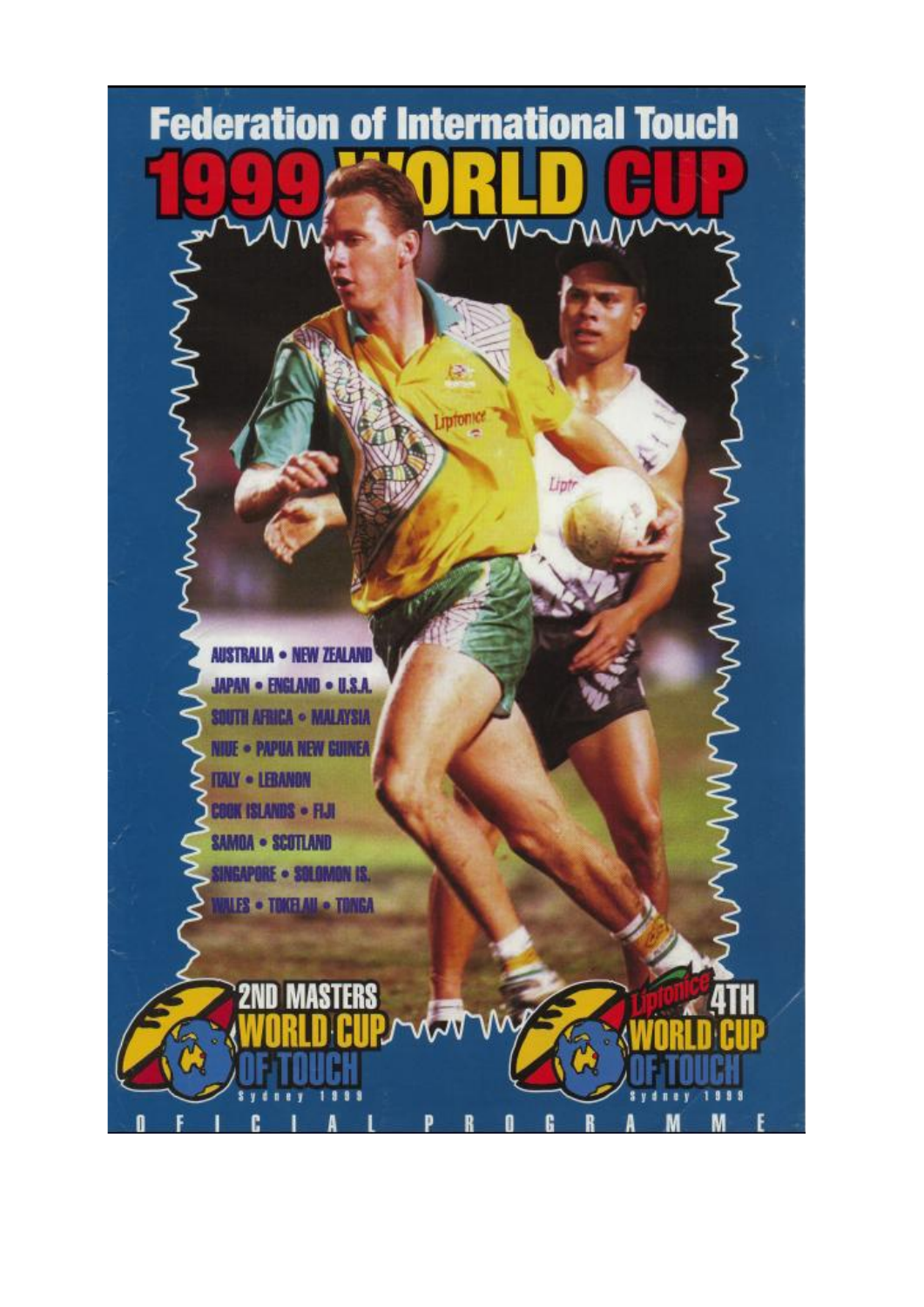# **WORLD CUP**

**OPENS**

## **1999**

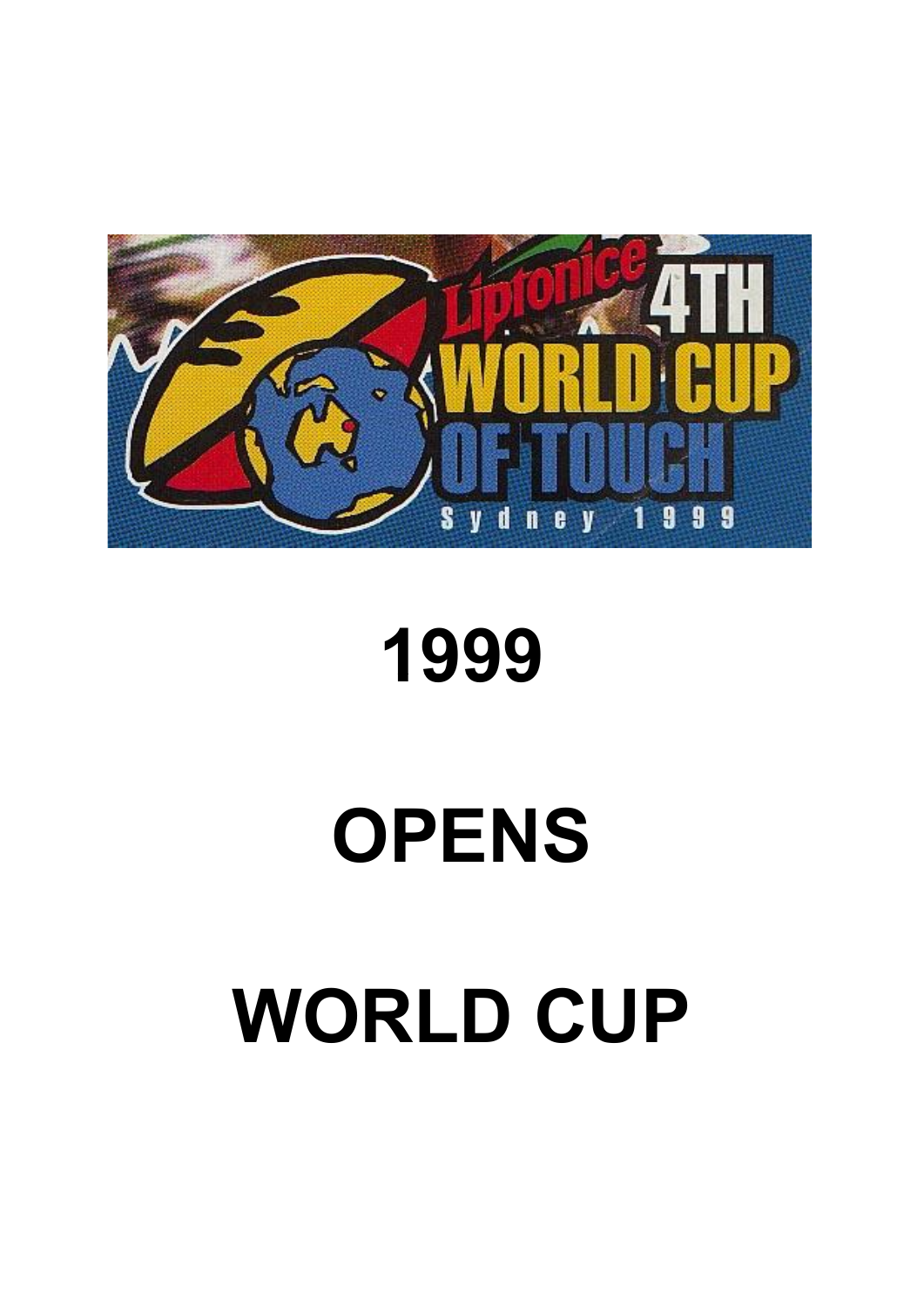#### **FEDERATION INTERNATIONAL TOUCH**



#### **PRESENTS THE**

#### **1999 TOUCH WORLD CUP**

#### **SYDNEY, AUSTRALIA**

Italy Samoa Wales **Tonga** 

**Group A Group B** Australia Australia Japan Cook Islands<br>Cook Islands New Zealand New Zealand Cook Islands New Zealand England Papua New Guinea Niue<br>Italy Samoa Samoa Samoa Lebanon Tonga Solomon Islands

#### **MENS OPEN WOMENS OPEN**

South Africa

#### **MIXED OPENS**

**Group A Group B** Australia Japan Fiji Samoa<br>Lebanon Singapo Scotland

### Cook Islands New Zealand England Papua New Guinea Singapore Niue South Africa<br> **South Africa**<br>
Tonga Wales

The records and statistics for this event were compiled from the referees score cards and information gathered from the Australian Touch Association and Tournament Officials. If there are any queries, adjustment or alternations please notify Cary Thompson P.O. Box 469 South Hurstville NSW 2221 E.mail: cary@austouch.co.au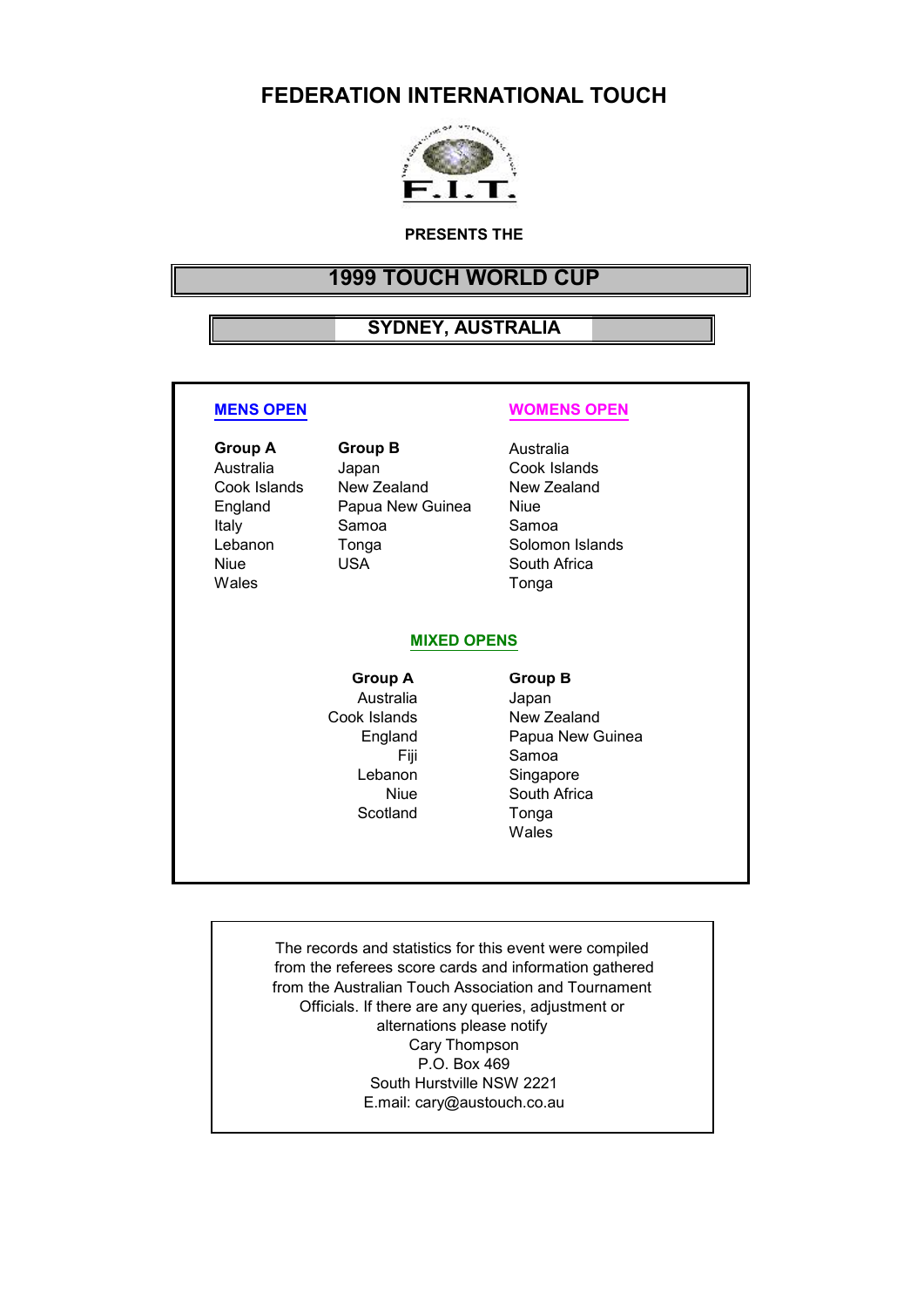### **RESULTS OPEN DIVISIONS 1999**

|          | 12:00 PM Women |      | <b>Wednesday 21st April 1999</b><br>Gr.3 Australia | 10             | Samoa            | 0              |
|----------|----------------|------|----------------------------------------------------|----------------|------------------|----------------|
|          |                | Gr.4 | Cook Islands                                       | 14             | Solomon Islands  | 0              |
|          |                |      | Gr.5 Niue                                          | $\mathbf{2}$   | South Africa     | 9              |
|          |                | Gr.6 | New Zealand                                        | 25             | Tonga            | 0              |
| 12:55 PM | <b>Mixed</b>   | Gr.1 | Japan                                              | 1.             | New Zealand      | 20             |
|          | Group B        | Gr.2 | Papua New Guinea                                   | 1              | Samoa            | 11             |
|          |                | Gr.3 | South Africa                                       | 5              | Tonga            | $\overline{2}$ |
|          |                | Gr.4 | Singapore                                          | $\overline{7}$ | Wales            | $\overline{7}$ |
| 1:50 PM  | <b>Mixed</b>   | Gr.1 | Australia                                          | 9              | Cook Islands     | 0              |
|          | Group A        |      | Gr.2 England                                       | 5              | Fiji             | 4              |
|          |                | Gr.3 | Lebanon                                            | $\overline{7}$ | <b>Niue</b>      | 3              |
|          |                |      | Scotland                                           | - BYE          |                  |                |
|          | <u>Men</u>     |      | Gr.4 Australia                                     | 8              | Cook Islands     | 0              |
|          | Group A        |      | Gr.5 England                                       | 3              | Italy            | 4              |
|          |                | Gr.6 | Lebanon                                            | 9              | <b>Niue</b>      | $\overline{2}$ |
|          |                |      | Wales                                              | - BYE          |                  |                |
| 2:45 PM  | <u>Men</u>     | Gr.4 | Japan                                              | 0              | New Zealand      | 16             |
|          | Group B        | Gr.5 | Papua New Guinea                                   | 2              | Samoa            | 13             |
|          |                | Gr.6 | South Africa                                       | $\overline{4}$ | Tonga            | 1              |
|          |                |      | <b>USA</b>                                         | - BYE          |                  |                |
|          | 3:40 PM Women  | Gr.1 | Australia                                          | 14             | Cook Islands     | 0              |
|          |                | Gr.2 | <b>Niue</b>                                        | $\mathbf{0}$   | Samoa            | 9              |
|          |                | Gr.3 | New Zealand                                        | 2S             | Solomon Islands  | 0              |
|          |                | Gr.4 | Tonga                                              | $\mathbf{0}$   | South Africa     | 16             |
| 4:35 PM  | <b>Mixed</b>   | Gr.2 | South Africa                                       | $\overline{2}$ | New Zealand      | 15             |
|          | Group B        |      | Gr.3 Japan                                         | $\overline{7}$ | Papua New Guinea | 3              |
|          |                |      | Gr.5 Singapore                                     | $\overline{2}$ | Samoa            | 19             |
|          |                | Gr.6 | Wales                                              | 1              | Tonga            | 8              |
| 5:30 PM  | <b>Men</b>     | Gr.1 | England                                            | 1              | Australia        | 17             |
|          | Group A        | Gr.2 | Lebanon                                            | $\overline{2}$ | Cook Islands     | 5              |
|          |                | Gr.3 | Wales                                              | $\overline{2}$ | Italy            | $\overline{7}$ |
|          |                |      | Niue                                               | - BYE          |                  |                |
|          | <b>Mixed</b>   | Gr.4 | England                                            | 1.             | Australia        | 11             |
|          | Group A        | Gr.5 | Lebanon                                            | 6              | Cook Islands     | 5              |
|          |                | Gr.6 | Scotland                                           | 3              | Fiji             | 12             |
|          |                |      | Niue                                               | - BYE          |                  |                |
| 6:25 PM  | Men            | Gr.1 | Papua New Guinea                                   | 4              | Japan            | 3              |
|          | Group B        | Gr.2 | South Africa                                       | 3              | New Zealand      | 10             |
|          |                | Gr.3 | <b>USA</b>                                         |                | 1 Samoa          | 12             |
|          |                |      | Tonga                                              | - BYE          |                  |                |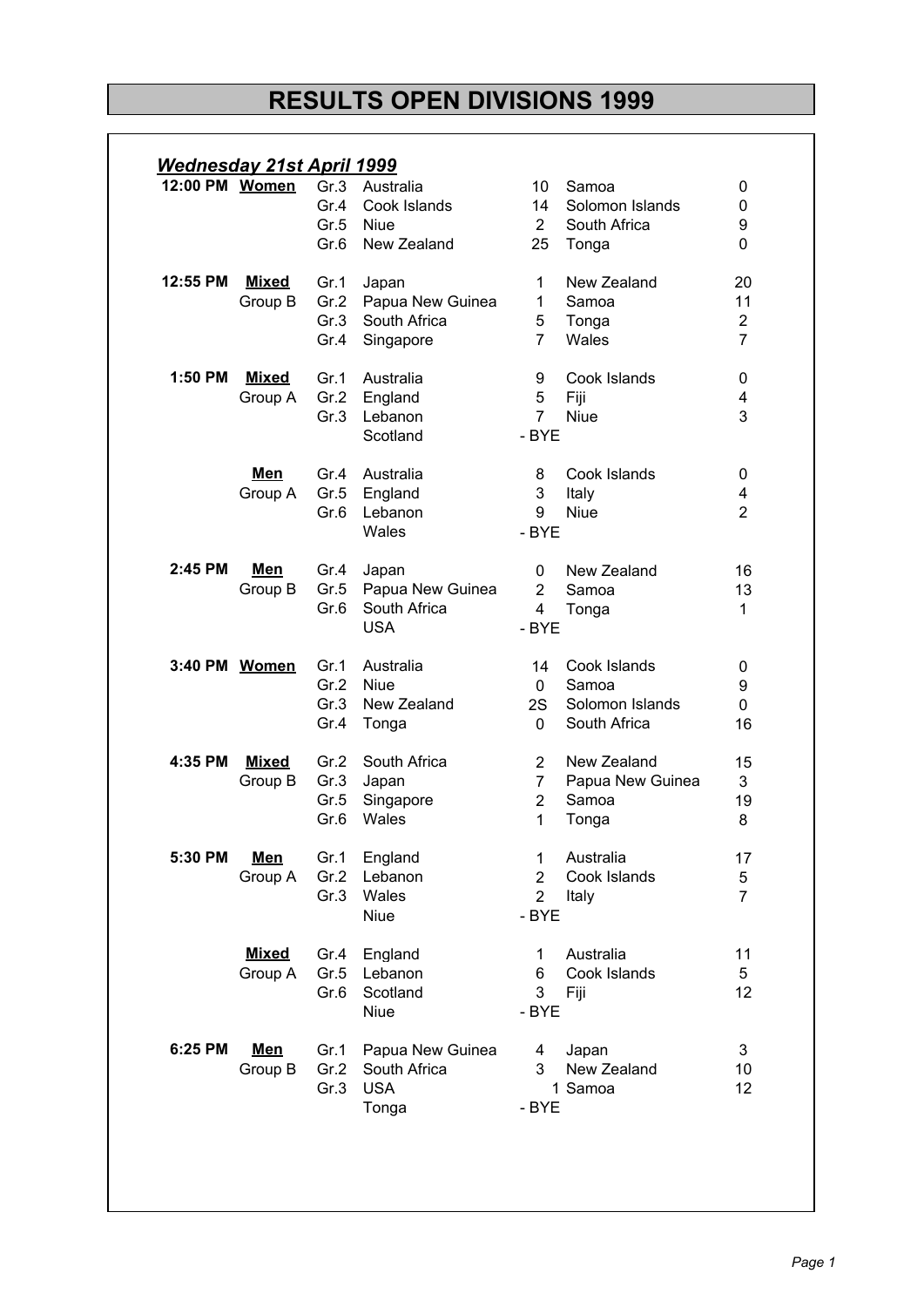| $9:00$ AM | <u>Men</u>              | Gr.1         | South Africa              | Papua New Guinea<br>4                                       | 3                                |
|-----------|-------------------------|--------------|---------------------------|-------------------------------------------------------------|----------------------------------|
|           | Group B                 | Gr.2<br>Gr.3 | <b>USA</b><br>Tonga       | 3<br>Japan<br>New Zealand<br>$\mathbf{0}$                   | 1<br>15                          |
|           |                         |              | Samoa                     | -BYE                                                        |                                  |
|           | <b>Mixed</b>            | Gr.4         | Lebanon                   | 6<br>England                                                | 6                                |
|           | Group A                 | Gr.5<br>Gr.6 | Scotland<br><b>Niue</b>   | Australia<br>1<br>Cook Islands<br>4                         | 20<br>5                          |
|           |                         |              | Fiji                      | - BYE                                                       |                                  |
|           | 9:55 AM Women           | Gr.1         | Australia                 | New Zealand<br>5                                            | 5                                |
|           |                         | Gr.3<br>Gr.4 | Tonga<br>South Africa     | <b>Niue</b><br>$\mathbf{0}$<br>Cook Islands<br>1            | 11<br>3                          |
|           |                         | Gr.5         | Solomon Islands           | Samoa<br>1                                                  | 18                               |
| 10:50 AM  | <u>Men</u>              |              | Gr.4 Lebanon              | 12 <sup>2</sup><br>England                                  | $\overline{2}$                   |
|           | Group A                 | Gr.5<br>Gr.6 | Wales<br><b>Niue</b>      | Australia<br>$\mathbf{1}$<br>Cook Islands<br>$\overline{2}$ | 15<br>6                          |
|           |                         |              | Italy                     | - BYE                                                       |                                  |
| 11:45 AM  | <b>Mixed</b><br>Group B | Gr.1<br>Gr.2 | Singapore<br>Japan        | Papua New Guinea<br>4<br>South Africa<br>3                  | 8<br>6                           |
|           |                         | Gr.3         | Wales                     | New Zealand<br>$\mathbf{0}$                                 | 21                               |
|           |                         | Gr.4         | Tonga                     | 4<br>Samoa                                                  | 8                                |
| 12:40 PM  | <b>Mixed</b><br>Group A | Gr.1<br>Gr.2 | Australia<br>Cook Islands | Lebanon<br>6<br>Scotland<br>13                              | $\overline{2}$<br>3              |
|           |                         | Gr.3         | Fiji                      | 9<br><b>Niue</b>                                            | 3                                |
|           |                         |              | England                   | - BYE                                                       |                                  |
|           | <u>Men</u><br>Group B   | Gr.4<br>Gr.5 | <b>USA</b><br>Tonga       | South Africa<br>1<br>3<br>Papua New Guinea                  | 7<br>6                           |
|           |                         | Gr.6         | Samoa                     | $\overline{7}$<br>Japan                                     | 0                                |
|           |                         |              | New Zealand               | - BYE                                                       |                                  |
|           | 1:35 PM Women           | Gr.1<br>Gr.3 | Tonga<br>South Africa     | 0<br>Samoa<br>Solomon Islands<br>14                         | 20<br>$\overline{2}$             |
|           |                         | Gr.4         | Australia                 | 22<br><b>Niue</b>                                           | 1                                |
|           |                         | Gr.5         | New Zealand               | 8<br>Cook Islands                                           | 0                                |
| 2:30 PM   | <u>Men</u><br>Group A   | Gr.1<br>Gr.2 | Australia<br>Cook Islands | Lebanon<br>6<br>Wales<br>13                                 | $\overline{2}$<br>$\overline{2}$ |
|           |                         | Gr.3         | Italy                     | <b>Niue</b><br>$\overline{4}$                               | $\overline{2}$                   |
|           |                         |              | England                   | - BYE                                                       |                                  |
| 3:25 PM   | <b>Mixed</b><br>Group B | Gr.3<br>Gr.4 | Wales<br>Tonga            | South Africa<br>0<br>Papua New Guinea<br>10                 | 14<br>4                          |
|           |                         | Gr.5         | Japan                     | Singapore<br>$\overline{7}$                                 | $\mathbf{1}$                     |
|           |                         | Gr.6         | Samoa                     | New Zealand<br>$\mathbf{1}$                                 | 14                               |
| 4:20 PM   | <u>Men</u><br>Group B   | Gr.1<br>Gr.2 | Tonga<br>Samoa            | <b>USA</b><br>6<br>South Africa<br>9                        | 1<br>7                           |
|           |                         | Gr.3         | New Zealand               | Papua New Guinea<br>18                                      | $\overline{2}$                   |
|           |                         |              | Japan                     | - BYE                                                       |                                  |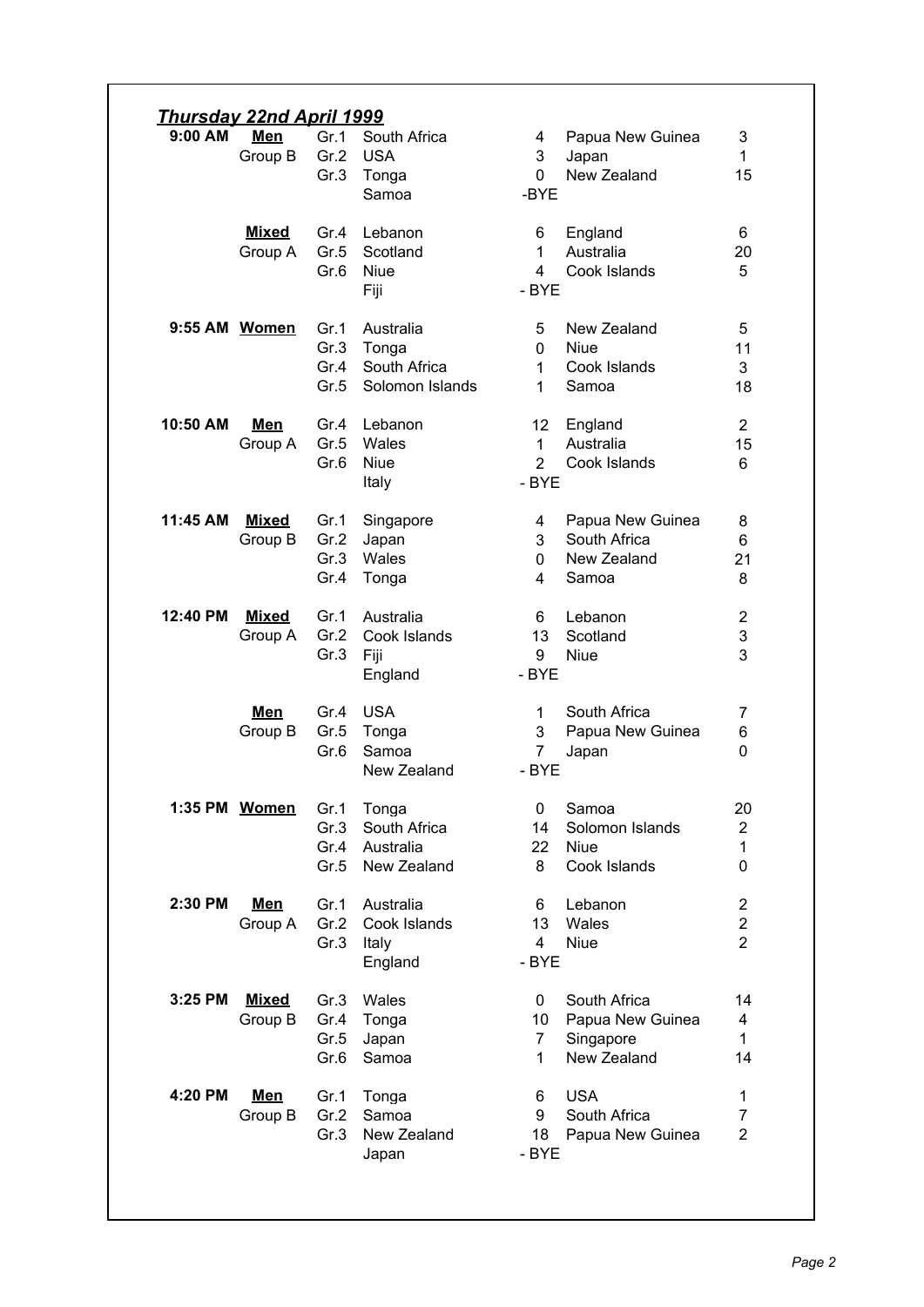|                               | <u>Thursday 22nd April 1999</u><br>Mixed | Gr.4         | <b>Niue</b>      | 9              | Scotland         | 8              |
|-------------------------------|------------------------------------------|--------------|------------------|----------------|------------------|----------------|
|                               | Group A                                  | Gr.5         | Fiji             | 4              | Lebanon          | 7              |
|                               |                                          | Gr.6         | Cook Islands     | $\overline{2}$ | England          | $\overline{2}$ |
|                               |                                          |              | Australia        | - BYE          |                  |                |
| 5:15 PM Women                 |                                          |              |                  |                |                  |                |
|                               |                                          | Gr.1<br>Gr.2 | South Africa     | 0              | New Zealand      | 13             |
|                               |                                          |              | Australia        | 28             | Tonga            | 0              |
|                               |                                          | Gr.3         | Solomon Islands  | $\mathbf{0}$   | <b>Niue</b>      | 6              |
|                               |                                          | Gr.4         | Samoa            | 6              | Cook Islands     | 3              |
| 6:10 PM                       | <u>Men</u>                               | Gr.1         | <b>Niue</b>      | 5              | Wales            | $\overline{2}$ |
|                               | Group A                                  | Gr.2         | Italy            | $\overline{7}$ | Lebanon          | 8              |
|                               |                                          | Gr.3         | Cook Islands     | $\overline{7}$ | England          | 3              |
|                               |                                          |              | Australia        | - BYE          |                  |                |
| 7:05 PM                       | <b>Mixed</b>                             | Gr.1         | Japan            | 10             | Wales            | 1              |
|                               | Group B                                  | Gr.2         | Tonga            | 8              | Singapore        | 4              |
|                               |                                          | Gr.3         | Samoa            | 10             | South Africa     | 1              |
|                               |                                          | Gr.4         | New Zealand      | 17             | Papua New Guinea | 0              |
|                               |                                          |              |                  |                |                  |                |
| <u>Friday 23rd April 1999</u> |                                          |              |                  |                |                  |                |
| 9:00 AM                       | <b>Women</b>                             | Gr.1         | Australia        | 15             | South Africa     | 0              |
|                               |                                          | Gr.2         | Solomon Islands  | 3              | Tonga            | 3              |
|                               |                                          | Gr.5         | Samoa            | $\mathbf{0}$   | New Zealand      | 12             |
|                               |                                          | Gr.6         | Cook Islands     | 9              | <b>Niue</b>      | 1              |
| 9:50 AM                       | <b>Mixed</b>                             | Gr.1         | Papua New Guinea | $\mathbf{1}$   | South Africa     | 11             |
|                               | Group B                                  | Gr.2         | Samoa            | 17             | Wales            | 0              |
|                               |                                          | Gr.3         | New Zealand      | 25             | Singapore        | 0              |
|                               |                                          | Gr.4         | Japan            | 4              | Tonga            | 4              |
| 10:40AM                       | Men                                      | Gr.1         | Wales            | $\mathbf{1}$   | Lebanon          | 12             |
|                               | Group A                                  | Gr.2         | <b>Niue</b>      | 5              | England          | $\overline{2}$ |
|                               |                                          | Gr.3         | Italy            | 0              | Australia        | 11             |
|                               |                                          |              | Cook Islands     | - BYE          |                  |                |
| 11:30AM                       | <b>Men</b>                               | Gr.1         | Samoa            | 12             | Tonga            | 2              |
|                               | Group B                                  | Gr.2         | New Zealand      | 23             | <b>USA</b>       | 0              |
|                               |                                          | Gr.3         | Japan            | 3              | South Africa     | 7              |
|                               |                                          |              | Papua New Guinea | - BYE          |                  |                |
|                               | <b>Mixed</b>                             | Gr.4         | Cook Islands     | 9              | Fiji             | 5              |
|                               |                                          |              |                  | 20             | <b>Niue</b>      | 0              |
|                               |                                          |              |                  |                |                  |                |
|                               | Group A                                  | Gr.5         | Australia        |                |                  |                |
|                               |                                          | Gr.6         | England          | 14             | Scotland         | 5              |
|                               |                                          |              | Lebanon          | - BYE          |                  |                |
| 12:20PM                       | <b>Women</b>                             | Gr.1         | Australia        | 23             | Solomon Islands  | 0              |
|                               |                                          | Gr.2         | <b>Niue</b>      | $\mathbf{0}$   | New Zealand      | 18             |
|                               |                                          | Gr.5         | Samoa            | 3              | South Africa     | 4              |
|                               |                                          | Gr.6         | Cook Islands     | 15             | Tonga            | 1              |
| 1:10PM                        | <b>Mixed</b>                             | Gr.3         | Japan            | $\overline{2}$ | Samoa            | 11             |
|                               | Group B                                  | Gr.4         | New Zealand      | 15             | Tonga            | 1              |
|                               |                                          | Gr.5         | Papua New Guinea | $\overline{7}$ | Wales            | 3              |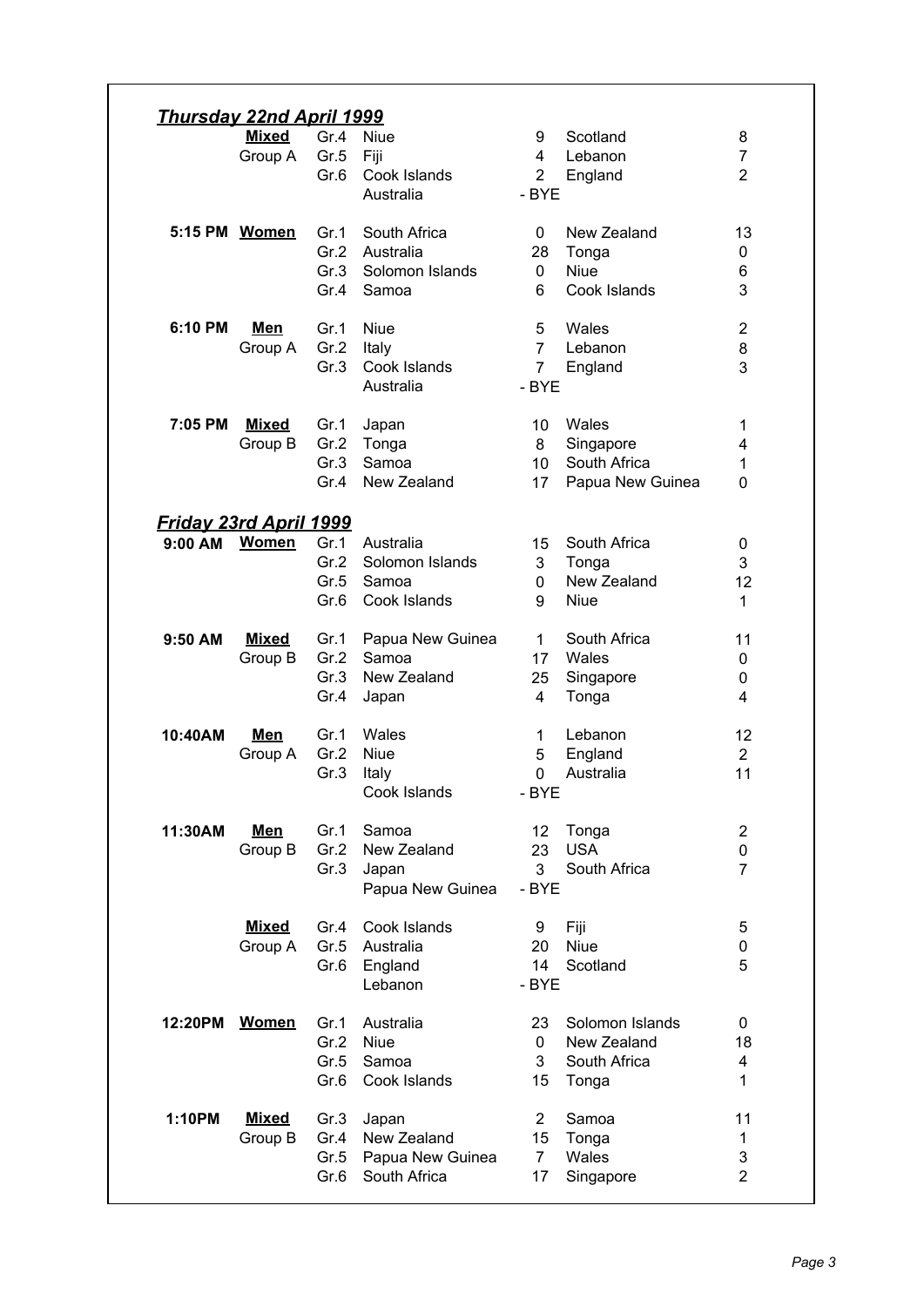| <u>Friday 23rd April 1999</u>                 |                            |                      |                                                          |                                    |                               |                                     |
|-----------------------------------------------|----------------------------|----------------------|----------------------------------------------------------|------------------------------------|-------------------------------|-------------------------------------|
| 2:00 PM                                       | <b>Men</b><br>Group A      | Gr.4<br>Gr.5<br>Gr.6 | Cook Islands<br>Australia<br>England<br>Lebanon          | 5<br>15<br>$\overline{4}$<br>- BYE | Italy<br><b>Niue</b><br>Wales | 3<br>$\mathbf{1}$<br>$\overline{4}$ |
| 2:50 PM                                       | Mixed<br>Group B           | Gr.3                 | Fiji<br>Cook Islands                                     | $\overline{2}$<br>- BYE            | Australia                     | 11                                  |
|                                               | Men<br>Group B Gr.5        | Gr.4<br>Gr.6         | New Zealand<br>Japan<br>Papua New Guinea<br>South Africa | 7<br>3<br>8<br>- BYE               | Samoa<br>Tonga<br><b>USA</b>  | $\overline{2}$<br>5<br>4            |
| 3:40 PM                                       | Mixed Gr.3<br>Group A Gr.4 |                      | Scotland<br><b>Niue</b><br>Australia                     | 5<br>3<br>10                       | Lebanon<br>England<br>Samoa   | 11<br>5<br>$\mathbf{0}$             |
| Saturday 24th April 1999<br><b>Semi Final</b> |                            |                      |                                                          |                                    |                               |                                     |
| 9:00 AM                                       | <b>Mixed</b>               | Gr.3<br>Gr.4         | Australia<br>New Zealand                                 | 10<br>8                            | Samoa<br>Lebanon              | 0<br>$\overline{2}$                 |
|                                               | <b>Women</b>               | Gr.5<br>Gr.6         | Australia<br>New Zealand                                 | 16<br>15                           | Cook Islands<br>Samoa         | 0<br>1                              |
| $9:55$ AM                                     | <b>Men</b>                 | Gr.3<br>Gr.4         | Australia<br>New Zealand                                 | 6<br>5                             | Samoa<br>Cook Islands         | 4<br>1                              |
| <b>Play Off - Bronze</b><br>10:50 AM          | <b>Mixed</b>               | Gr.1                 | Lebanon                                                  | 6                                  | Samoa                         | 4                                   |
|                                               | Women                      |                      | Gr.3 Samoa                                               | 4                                  | Cook Islands                  | 1                                   |
| <b>Play Off - Bronze</b><br>11:45 AM          | <b>Men</b>                 | Gr.1                 | Cook Islands                                             | 6                                  | Samoa                         | 4                                   |
| <b>Exhabition Game</b><br>12:40 PM            |                            | Gr.1                 | Hunter Academy<br>(25 Minute game only)                  |                                    | Illawarra Academy             |                                     |
| <b>Final</b><br>1:15 PM                       | <b>Mixed</b>               | Gr.1                 | New Zealand                                              | 6                                  | Australia                     | 4                                   |
|                                               | 2:15 PM Women              | Gr.1                 | Australia                                                | 4                                  | New Zealand                   | 3                                   |
|                                               |                            |                      |                                                          |                                    |                               |                                     |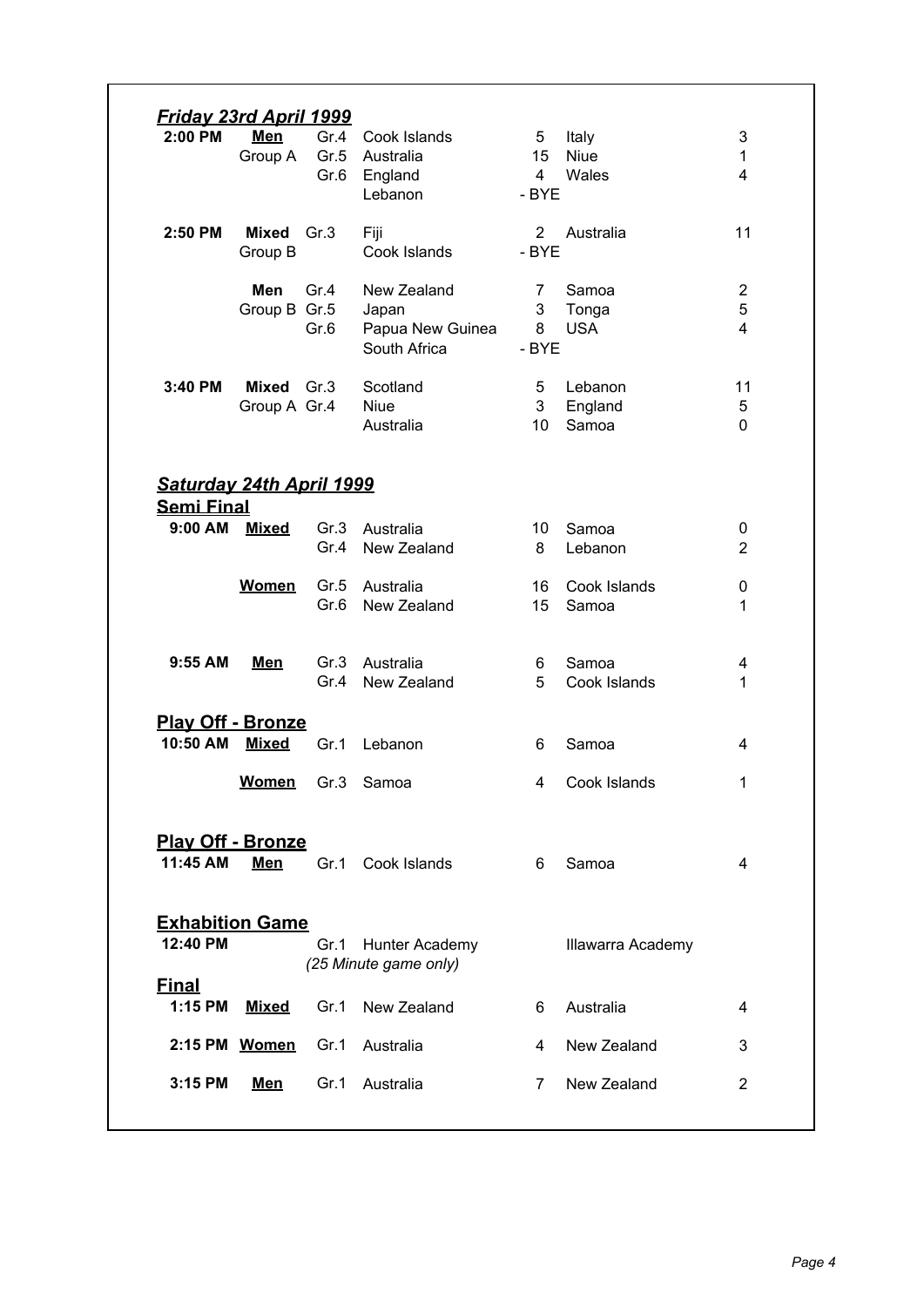#### **RESULTS - MENS OPEN**

#### **Competition Table**

|   |        |                  | P  | W  |                | D            | F   | A   | <b>PTS</b> | <b>AVE</b> |
|---|--------|------------------|----|----|----------------|--------------|-----|-----|------------|------------|
|   | Pool A |                  |    |    |                |              |     |     |            |            |
|   | 1      | Australia        | 6  | 6  |                |              | 72  | 5   | 18         | 14.4       |
|   | 2      | Cook Islands     | 6  | 5  | 1              |              | 36  | 20  | 16         | 1.80       |
|   | 3      | Lebanon          | 6  | 4  | $\overline{2}$ |              | 45  | 23  | 14         | 1.96       |
|   | 4      | Italy            | 6  | 3  | 3              |              | 25  | 31  | 12         | 0.81       |
|   | 5      | <b>Niue</b>      | 6  | 2  | 4              |              | 17  | 38  | 10         | 0.45       |
|   | 6      | Wales            | 6  |    | 5              | 1            | 12  | 56  | 7          | 0.21       |
| @ |        | England          | 6  |    | 5              | 1            | 15  | 49  | 7          | 0.31       |
|   | Pool B |                  |    |    |                |              |     |     |            |            |
|   | 1      | New Zealand      | 6  | 6  |                |              | 89  | 7   | 18         | 12.7       |
|   | 2      | Samoa            | 6  | 5  | 1              |              | 55  | 19  | 16         | 2.89       |
|   | 3      | South Africa     | 6  | 4  | $\overline{2}$ |              | 32  | 27  | 14         | 1.19       |
|   | 4      | Papua New Guinea | 6  | 3  | 3              |              | 25  | 45  | 12         | 0.56       |
|   | 5      | Tonga            | 6  | 2  | 4              |              | 17  | 41  | 10         | 0.41       |
|   | 6      | <b>USA</b>       | 6  | 1  | 5              |              | 10  | 57  | 8          | 0.18       |
|   | 7      | Japan            | 6  |    | 6              |              | 10  | 42  | 6          | 0.24       |
|   |        |                  |    |    |                |              |     |     |            |            |
|   |        | <b>TOTALS</b>    | 84 | 41 | 41             | $\mathbf{2}$ | 460 | 460 |            |            |

 *@ England were disqualified from the semis for playing an unregistered player*

| Semi Final:          | Australia<br>New Zealand 5 | 6 | d | Samoa<br>d Cook Islands |  |
|----------------------|----------------------------|---|---|-------------------------|--|
| <b>Bronze Final:</b> | Cook Islands 6 d Samoa     |   |   |                         |  |
| <b>Grand Final:</b>  | Australia                  | 7 |   | d New Zealand           |  |

#### **Each Nations Results**

|           | Australia - 1st    |     |    |    |           | <b>New Zealand - 2nd</b> |      |    |                |
|-----------|--------------------|-----|----|----|-----------|--------------------------|------|----|----------------|
|           | Cook Islands       | Won | 8  | 0  |           | Japan                    | Won  | 16 | $\mathbf{0}$   |
| 2         | England            | Won | 17 |    | 2         | South Africa             | Won  | 10 | 3              |
| 3         | Wales              | Won | 15 |    | 3         | Tonga                    | Wonl | 15 | $\Omega$       |
| 4         | Lebanon            | Won | 6  | 2  | 4         | Papua New Guinea Won     |      | 18 | 2              |
| 5         | Italy              | Won | 11 | 0  | 5         | <b>IUSA</b>              | Wonl | 23 | $\Omega$       |
| 6         | Niue               | Won | 15 |    | 6         | ISamoa                   | Won  |    | $\overline{2}$ |
| <b>SF</b> | Samoa              | Won | 6  | 4  | <b>SF</b> | Cook Islands             | Won  | 5  | 1              |
| F         | New Zealand        | Won | 7  | 2  | F         | Australia                | Lost | 2  | 7              |
|           | MVP - Bob Brindell |     | 85 | 11 |           | MVP - David Hoani        |      | 96 | 15             |

|           | <b>Cook Islands - 3rd</b> |      |    |    | Samoa - 4th |                      |      |    |                |
|-----------|---------------------------|------|----|----|-------------|----------------------|------|----|----------------|
|           | Australia                 | Lost |    | 8  |             | Papua New Guinea Won |      | 13 | 2              |
| 2         | Lebanon                   | Won  | 5  | 2  | 2           | <b>USA</b>           | Won  | 12 | 1              |
| 3         | <b>Niue</b>               | Won  | 6  | 2  | 3           | Japan                | Won  |    | 0              |
| 4         | Wales                     | Won  | 13 | 2  | 4           | South Africa         | Won  | 9  | 7              |
| 5         | England                   | Won  |    | 3  | 5           | Tonga                | Wonl | 12 | $\overline{2}$ |
| 6         | Italy                     | Won  | 5  | 3  | 6           | New Zealand          | Lost | 2  | 7              |
| <b>SF</b> | New Zealand               | Lost |    | 5  | <b>SF</b>   | Australia            | Lost | 4  | 6              |
| <b>PO</b> | Samoa                     | Won  | 6  | 4  | <b>PO</b>   | Cook Islands         | Lost | 4  | 6              |
|           | MVP - Brian Adams         |      | 43 | 29 |             | IMVP - Mahuta Teika  |      | 63 | 31             |

|           | New Zealand - 2nd    |      |    |    |
|-----------|----------------------|------|----|----|
| 1         | Japan                | Won  | 16 | 0  |
| 2         | South Africa         | Won  | 10 | 3  |
| 3         | Tonga                | Won  | 15 | 0  |
| 4         | Papua New Guinea Won |      | 18 | 2  |
| 5         | <b>USA</b>           | Won  | 23 | 0  |
| 6         | Samoa                | Won  |    | 2  |
| <b>SF</b> | Cook Islands         | Won  | 5  |    |
| F         | Australia            | Lost | 2  |    |
|           | MVP - David Hoani    |      | 96 | 15 |

|    | <b>Samoa - 4th</b>   |      |    |                |
|----|----------------------|------|----|----------------|
|    | Papua New Guinea Won |      | 13 | 2              |
| 2  | <b>USA</b>           | Won  | 12 |                |
| 3  | Japan                | Won  |    |                |
| 4  | South Africa         | Won  | 9  | 7              |
| 5  | Tonga                | Won  | 12 | 2              |
| 6  | New Zealand          | Lost | 2  | $\overline{7}$ |
| SF | Australia            | Lost | 4  | 6              |
| PO | Cook Islands         | Lost |    | 6              |
|    | MVP - Mahuta Teika   |      | 63 | 31             |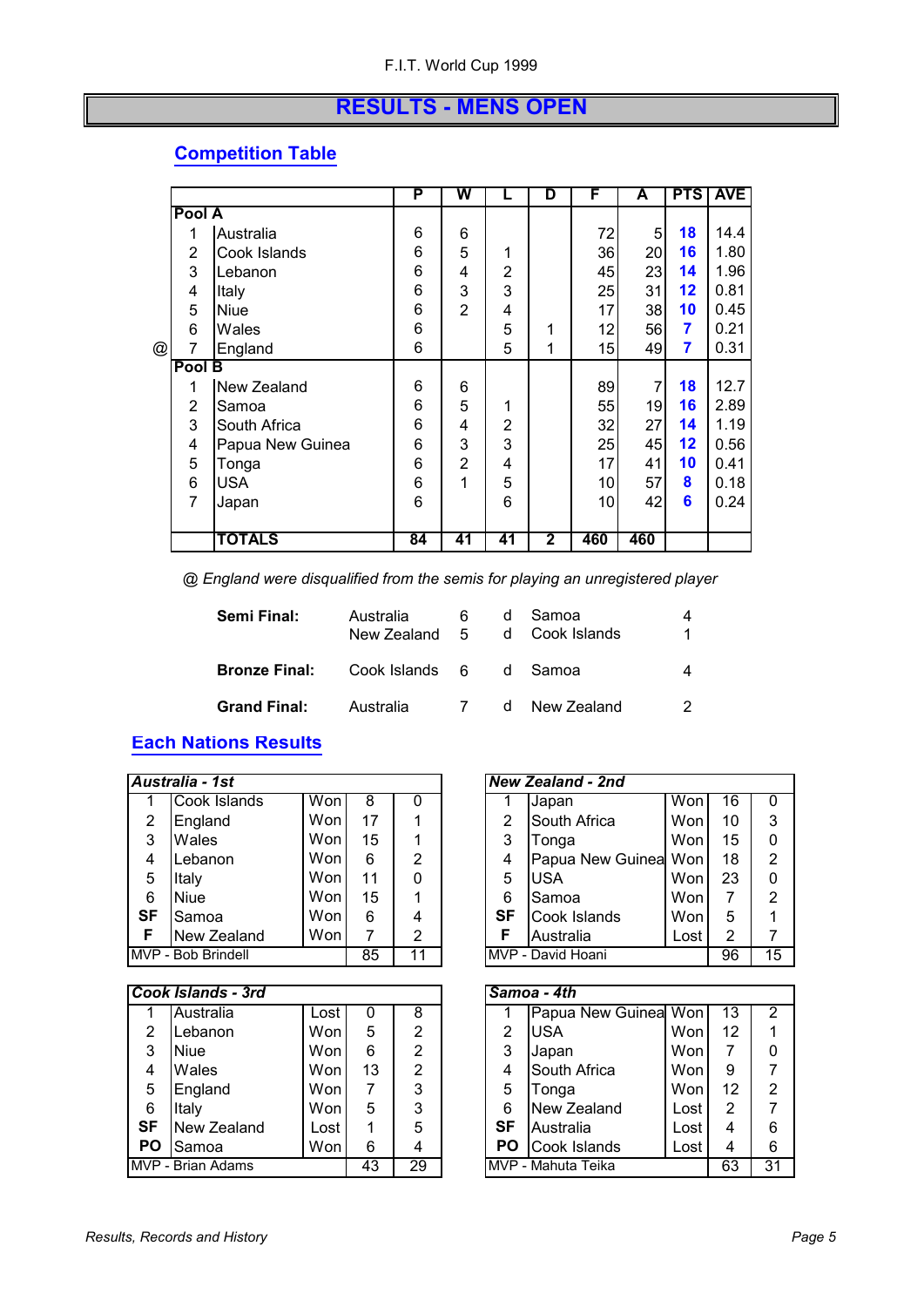#### **RESULTS - MENS OPEN**

| Lebanon - 5th |  | <b>South Africa - 6th</b> |  |
|---------------|--|---------------------------|--|
|---------------|--|---------------------------|--|

|   | Niue                | Won  | 9  | っ  |   | Tonqa                        | Won  | 4  |    |
|---|---------------------|------|----|----|---|------------------------------|------|----|----|
|   | Cook Islands        | Lost |    | 5  |   | New Zealand                  | Lost |    | 10 |
| 3 | England             | Won  | 12 | っ  |   | Papua New Guinea Won         |      | 4  | 3  |
| 4 | Australia           | Lost | 2  | 6  |   | IUSA                         | Won  |    |    |
| 5 | Italv               | Won  | 8  |    | 5 | Samoa                        | Lost |    | 9  |
| 6 | Wales               | Won  | 12 |    | 6 | <b>Japan</b>                 | Won  |    | 3  |
|   | MVP - Jason Stanton |      | 45 | 23 |   | <b>IMVP - Garth McIntosh</b> |      | 32 | 27 |
|   |                     |      |    |    |   |                              |      |    |    |

#### *<i>Italy - 7th* **Papua New Guinea - 8th**

|   | England                 | Won  | 4  | 3  |   | Samoa                      | Lost |    | 13 |
|---|-------------------------|------|----|----|---|----------------------------|------|----|----|
|   | <b>Wales</b>            | Won  |    | າ  |   | Japan                      | Won  | 4  | 3  |
| 3 | <b>Niue</b>             | Won  |    |    |   | South Africa               | Lost | ◠  | 4  |
|   | Lebanon                 | Lost |    | 8  |   | Tonga                      | Won  |    | 3  |
| 5 | Australia               | Lost |    |    |   | New Zealand                | Lost |    | 18 |
| 6 | Cook Islands            | ∟ost | 3  | 5  | 6 | USA                        | Won  |    | 4  |
|   | MVP - Derek Santa Lucia |      | 25 | 31 |   | <b>IMVP</b> - Johanes Dame |      | 25 | 45 |

| Niue - 9th |                    |        |   |    |   | Tonga - 10th         |      |   |    |
|------------|--------------------|--------|---|----|---|----------------------|------|---|----|
|            | Lebanon            | Lost I | 2 | 9  |   | South Africa         | Lost |   | 4  |
| 2          | Cook Islands       | Lost   | 2 | 6  | 2 | New Zealand          | Lost |   | 15 |
| 3          | Italy              | Lost   | 2 | 4  | 3 | Papua New Guinea     | Lost | 3 | 6  |
| 4          | Wales              | Wonl   | 5 | 2  | 4 | <b>IUSA</b>          | Won  | 6 |    |
| 5          | England            | Won    | 5 | 2  | 5 | lSamoa               | Lost | 2 | 12 |
| 6          | Australia          | Lost I |   | 15 | 6 | Japan                | Won  | 5 | 3  |
|            | MVP - Selo Mataele |        |   | 38 |   | MVP - Douglas Tausin |      |   | 41 |

|   | $U.S.A. - 11th$             |      |    |    |   | $Japan - 12th$        |      |    |    |
|---|-----------------------------|------|----|----|---|-----------------------|------|----|----|
|   |                             |      |    | 12 |   | New Zealand           |      |    | 16 |
|   | <b>ISamoa</b>               | Lost |    |    |   |                       | Lost |    |    |
| 2 | Japan                       | Won  | 3  |    | 2 | Papua New Guinea Lost |      |    | 4  |
| 3 | South Africa                | Lost |    |    | 3 | USA                   | Lost |    | 3  |
| 4 | Tonga                       | Lost |    | 6  | 4 | Samoa                 | Lost |    |    |
| 5 | New Zealand                 | Lost | 0  | 23 | 5 | South Africa          | ∟ost | 3  |    |
| 6 | Papua New Guine: Lost       |      | 4  | 8  | 6 | Tonga                 | ∟ost |    | 5  |
|   | <b>IMVP - Kevin Barrett</b> |      | 10 | 57 |   | IMVP - Kentaro Okawa  |      | 10 | 42 |

|   | Wales - 13th               |      |    |    |   | England - Disqualified@ |      |    |    |
|---|----------------------------|------|----|----|---|-------------------------|------|----|----|
|   | Italy                      | Lost | 2  |    |   | Italy                   | Lost |    | 4  |
| 2 | Australia                  | Lost |    | 15 | 2 | Australia               | Lost |    | 17 |
| 3 | Cook Islands               | Lost | 2  | 13 | 3 | Lebanon                 | Lost | 2  | 12 |
| 4 | <b>Niue</b>                | Lost | 2  | 5  | 4 | Cook Islands            | ∟ost | 3  |    |
| 5 | Lebanon                    | Lost |    | 12 | 5 | Niue                    | Lost | 2  | 5  |
| 6 | England                    | Drew | 4  | 4  | 6 | Wales                   | Drew | 4  | 4  |
|   | <b>MVP - Nathan Martin</b> |      | 12 | 56 |   | MVP - Mathew Wood       |      | 15 | 49 |

*Longest Winning Streak:* 8 games; Australia *Most Scored in a game:* 4; scored by Eight playe<br> **Player of the Series:** Mahuta Teika - Samoa **Player of the Series:** 

| outn Africa - 6th |               |     |  |  |  |  |  |  |  |
|-------------------|---------------|-----|--|--|--|--|--|--|--|
|                   | Tonga         | l W |  |  |  |  |  |  |  |
|                   | $MOM$ Zoolond |     |  |  |  |  |  |  |  |

|   | TNEW <i>E</i> edidHu | LUSL |    | 1 U |
|---|----------------------|------|----|-----|
| 3 | Papua New Guinea Won |      |    | 3   |
|   | <b>USA</b>           | Won  |    |     |
| 5 | Samoa                | Lost |    | 9   |
| 6 | Japan                | Won  |    | З   |
|   | MVP - Garth McIntosh |      | 32 |     |

|   | ปy - 7th                           |      |   |    |  | Papua New Guinea - 8th |                    |      |    |    |
|---|------------------------------------|------|---|----|--|------------------------|--------------------|------|----|----|
|   | England                            | Won  | 4 | 3  |  | Samoa<br>Lost          |                    |      |    | 13 |
| 2 | Wales                              | Won  |   | っ  |  | 2                      | Japan              | Won  |    | 3  |
| 3 | <b>Niue</b>                        | Won  | 4 | っ  |  | 3                      | South Africa       | Lost | 3  | 4  |
| 4 | Lebanon                            | Lost |   | 8  |  | 4                      | Tonga              | Won  | 6  | 3  |
| 5 | Australia                          | Lost | 0 | 11 |  | 5                      | New Zealand        | Lost | 2  | 18 |
| 6 | Cook Islands                       | Lost | 3 | 5  |  | 6                      | IUSA               | Won  | 8  |    |
|   | /P - Derek Santa Lucia<br>25<br>31 |      |   |    |  |                        | MVP - Johanes Dame |      | 25 | 45 |

|    | ue - 9th                |      |   |    |                      | Tonga - 10th |                  |      |   |    |
|----|-------------------------|------|---|----|----------------------|--------------|------------------|------|---|----|
|    | Lebanon                 | Lost |   | 9  |                      |              | South Africa     | Lost |   | 4  |
| 2  | Cook Islands            | Lost | 2 | 6  |                      | 2            | New Zealand      | Lost |   | 15 |
| 3  | Italy                   | Lost | 2 |    |                      | 3            | Papua New Guinea | Lost | 3 | 6  |
| 4  | Wales                   | Won  | 5 | っ  |                      | 4            | <b>USA</b>       | Won  | 6 |    |
| 5. | England                 | Won  | 5 | っ  |                      | 5            | Samoa            | Lost | 2 | 12 |
| 6. | Australia               | Lost |   | 15 |                      | 6            | Japan            | Won  | 5 | 3  |
|    | 38<br>/P - Selo Mataele |      |   |    | MVP - Douglas Tausin |              |                  |      |   | 41 |

|    | $S.A. - 11th$      |      |   |    |  |                     | $Japan - 12th$   |      |    |    |
|----|--------------------|------|---|----|--|---------------------|------------------|------|----|----|
|    | Samoa              | Lost |   | 12 |  |                     | New Zealand      | Lost |    | 16 |
| 2  | Japan              | Won  | 3 |    |  | 2                   | Papua New Guinea | Lost | 3  |    |
| 3  | South Africa       | Lost |   |    |  | 3                   | lusa             | Lost |    | 3  |
| 4  | Tonga              | Lost |   | 6  |  |                     | ISamoa           | Lost |    |    |
| 5. | New Zealand        | Lost | 0 | 23 |  | 5                   | South Africa     | Lost | 3  |    |
| 6. | Papua New Guinea   | Lost | 4 | 8  |  | 6                   | Tonga            | Lost | 3  | 5  |
|    | /P - Kevin Barrett |      |   | 57 |  | MVP - Kentaro Okawa |                  |      | 10 | 42 |

|    | 'ales - 13th       |              |    |    |                   | England - Disqualified@ |                  |      |    |    |
|----|--------------------|--------------|----|----|-------------------|-------------------------|------------------|------|----|----|
|    | Italy              | Lost         | 2  |    |                   |                         | Italy            | Lost | ◠  | 4  |
| 2  | Australia          | Lost         |    | 15 |                   | っ                       | <b>Australia</b> | Lost |    | 17 |
| 3. | Cook Islands       | Lost         | 2  | 13 |                   | 3                       | _ebanon          | Lost | っ  | 12 |
| 4  | <b>Niue</b>        | Lost         | 2  | 5  |                   | 4                       | Cook Islands     | Lost | 3  |    |
| 5  | Lebanon            | Lost         |    | 12 |                   | 5                       | <b>Niue</b>      | Lost | 2  | 5  |
| 6  | England            | <b>IDrew</b> | 4  |    |                   | 6                       | Wales            | Drew | 4  |    |
|    | /P - Nathan Martin | 12           | 56 |    | MVP - Mathew Wood |                         |                  | 15   | 49 |    |

*Highest Winning Score:* 23 - 0; New Zealand v USA **Most Touchdowns:** 12; Mahuta Teika - Samoa<br>**Most Scored in a game:** 4; scored by Eight players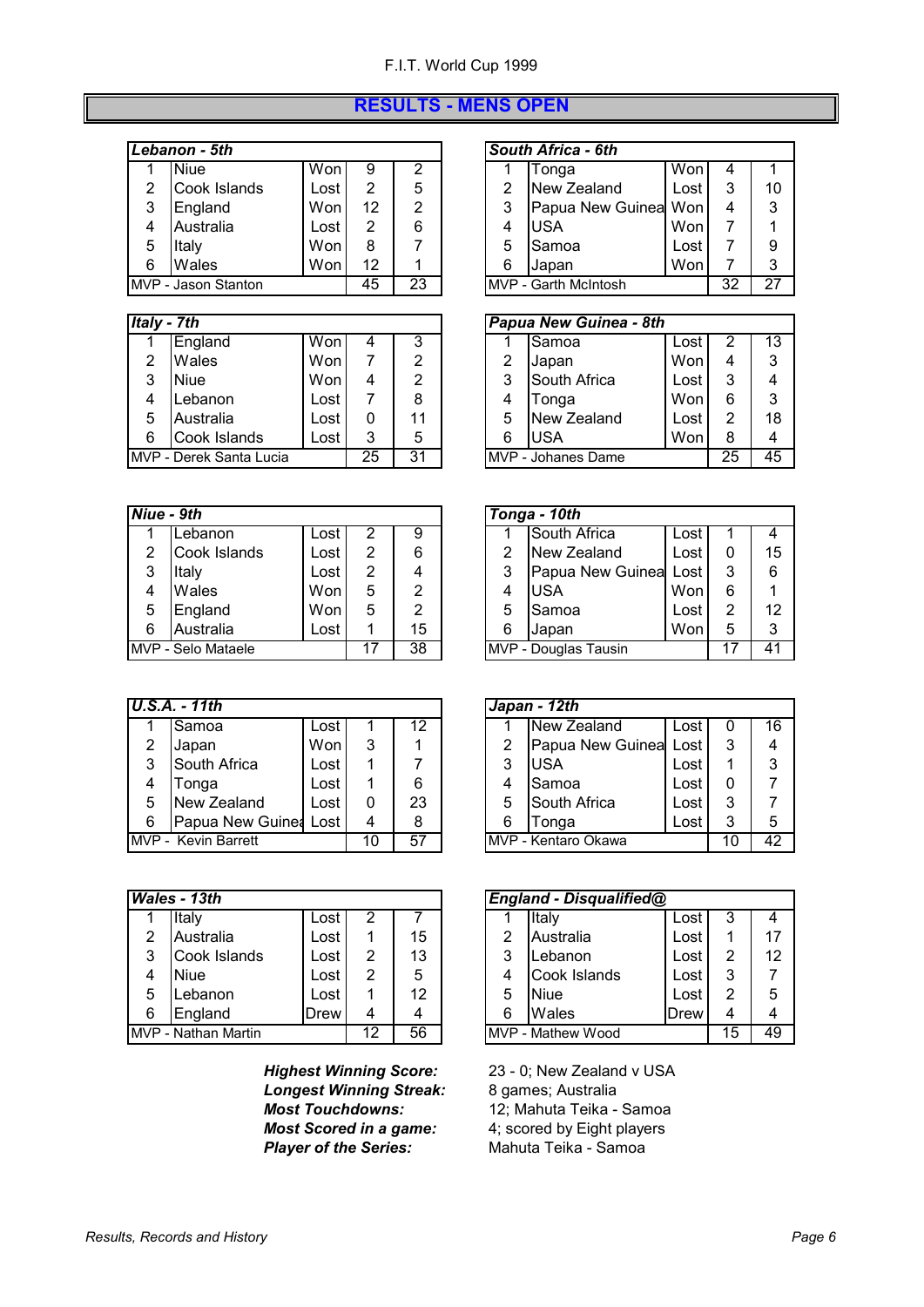#### **RESULTS - MENS OPEN**

|   |                |                  | P  | W  |                | D | F   | A   | <b>AVE</b> |
|---|----------------|------------------|----|----|----------------|---|-----|-----|------------|
|   | 1              | Australia        | 8  | 8  |                |   | 85  | 11  | 7.73       |
|   | 3              | Cook Islands     | 8  | 6  | 2              |   | 43  | 29  | 1.48       |
| @ | 14             | England          | 6  |    | 5              |   | 15  | 49  | 0.31       |
|   | 7              | Italy            | 6  | 3  | 3              |   | 25  | 31  | 0.81       |
|   | 12             | Japan            | 6  |    | 6              |   | 10  | 42  | 0.24       |
|   | 5              | Lebanon          | 6  | 4  | 2              |   | 45  | 23  | 1.96       |
|   | $\overline{2}$ | New Zealand      | 8  | 7  | 1              |   | 96  | 15  | 6.40       |
|   | 9              | <b>Niue</b>      | 6  | 2  | 4              |   | 17  | 38  | 0.45       |
|   | 8              | Papua New Guinea | 6  | 3  | 3              |   | 25  | 45  | 0.56       |
|   | 4              | Samoa            | 8  | 5  | 3              |   | 63  | 31  | 2.03       |
|   | 6              | South Africa     | 6  | 4  | $\overline{2}$ |   | 32  | 27  | 1.19       |
|   | 10             | Tonga            | 6  | 2  | 4              |   | 17  | 41  | 0.41       |
|   | 11             | <b>USA</b>       | 6  |    | 5              |   | 10  | 57  | 0.18       |
|   | 13             | Wales            | 6  |    | 5              | 1 | 12  | 56  | 0.21       |
|   | <b>TOTALS</b>  |                  | 92 | 45 | 45             | 2 | 495 | 495 |            |

#### **Competition Table - Including Finals Results**

#### **RESULTS - WOMENS OPEN**

#### **Competition Table**

|   |                      |             | P  | W  |    | D            | F            | A   | <b>PTS</b> | <b>AVE</b> |
|---|----------------------|-------------|----|----|----|--------------|--------------|-----|------------|------------|
| 1 | Australia            |             |    | 6  |    |              | 117          | 6   | 20         | 19.5       |
| 2 | New Zealand          |             | 7  | 6  |    | 1            | 106          | 5   | 20         | 21.2       |
| 3 | Samoa                |             | 7  | 4  | 3  |              | 56           | 30  | 15         | 1.87       |
| 4 | Cook Islands         |             | 7  | 4  | 3  |              | 44           | 31  | 15         | 1.42       |
| 5 | South Africa         |             | 7  | 4  | 3  |              | 44           | 38  | 15         | 1.16       |
| 6 | Niue                 |             | 7  | 2  | 5  |              | 21           | 67  | 11         | 0.31       |
| 7 | Solomon Islands      |             | 7  |    | 6  | 1            | 6            | 103 | 8          | 0.06       |
| 8 | Tonga                |             | 7  |    | 6  | 1            | 4            | 118 | 8          | 0.03       |
|   | <b>TOTALS</b>        |             | 56 | 26 | 26 | 4            | 398          | 398 |            |            |
|   |                      |             |    |    |    |              |              |     |            |            |
|   | Semi Final:          | Australia   |    | 16 | d  | Cook Islands |              |     | 0          |            |
|   |                      | New Zealand |    | 15 | d  | Samoa        |              |     | 1          |            |
|   | <b>Bronze Final:</b> | Samoa       |    | 4  | d  |              | Cook Islands |     | 1          |            |
|   | <b>Grand Final:</b>  | Australia   |    | 4  | d  | New Zealand  |              |     | 3          |            |

#### **Each Nations Results**

|           | Australia - 1st      |                                    |    |   |  |                | <b>New Zealand - 2nd</b> |      |    |          |
|-----------|----------------------|------------------------------------|----|---|--|----------------|--------------------------|------|----|----------|
|           | Samoa                | Won                                | 10 | 0 |  |                | Tonga                    | Won  | 25 | $\Omega$ |
| 2         | Cook Islands         | Won                                | 14 | 0 |  | $\overline{2}$ | Solomon Islands          | Won  | 25 | $\Omega$ |
| 3         | New Zealand          | Drew                               | 5  | 5 |  | 3              | Australia                | Drew | 5  | 5        |
| 4         | <b>Niue</b>          | Won                                | 22 |   |  | 4              | Cook Islands             | Won  | 8  | $\Omega$ |
| 5         | Tonga                | Won                                | 28 | 0 |  | 5              | South Africa             | Won  | 13 | 0        |
| 6         | South Africa         | Won                                | 15 | 0 |  | 6              | Samoa                    | Won  | 12 | 0        |
| 7         | Solomon Islands      | Won                                | 23 | 0 |  |                | <b>Niue</b>              | Won  | 18 | $\Omega$ |
| <b>SF</b> | Cook Islands         | Won                                | 16 | 0 |  | SF             | Samoa                    | Won  | 15 | 1        |
| F         | New Zealand          | Won                                | 4  | 3 |  | F              | Australia                | Lost | 3  | 4        |
|           | MVP - Giselle Tirado | 137<br>9<br>MVP - Monica Hardegger |    |   |  |                | 124                      | 10   |    |          |

|                                  | <b>New Zealand - 2nd</b>            |     |    |   |  |  |  |  |  |  |
|----------------------------------|-------------------------------------|-----|----|---|--|--|--|--|--|--|
| 1                                | Tonga                               | Won | 25 | O |  |  |  |  |  |  |
| 2                                | Solomon Islands                     | Won | 25 | 0 |  |  |  |  |  |  |
| 3<br>5<br>5<br>Drew<br>Australia |                                     |     |    |   |  |  |  |  |  |  |
| 4                                | 8<br>Cook Islands<br>Won<br>0       |     |    |   |  |  |  |  |  |  |
| 5                                | South Africa                        | Won | 13 | 0 |  |  |  |  |  |  |
| 6                                | Samoa                               | Won | 12 | 0 |  |  |  |  |  |  |
| 7                                | <b>Niue</b>                         | Won | 18 | 0 |  |  |  |  |  |  |
| <b>SF</b>                        | Samoa                               | Won | 15 |   |  |  |  |  |  |  |
| F                                | Australia<br>3<br>Lost<br>4         |     |    |   |  |  |  |  |  |  |
|                                  | 124<br>10<br>MVP - Monica Hardegger |     |    |   |  |  |  |  |  |  |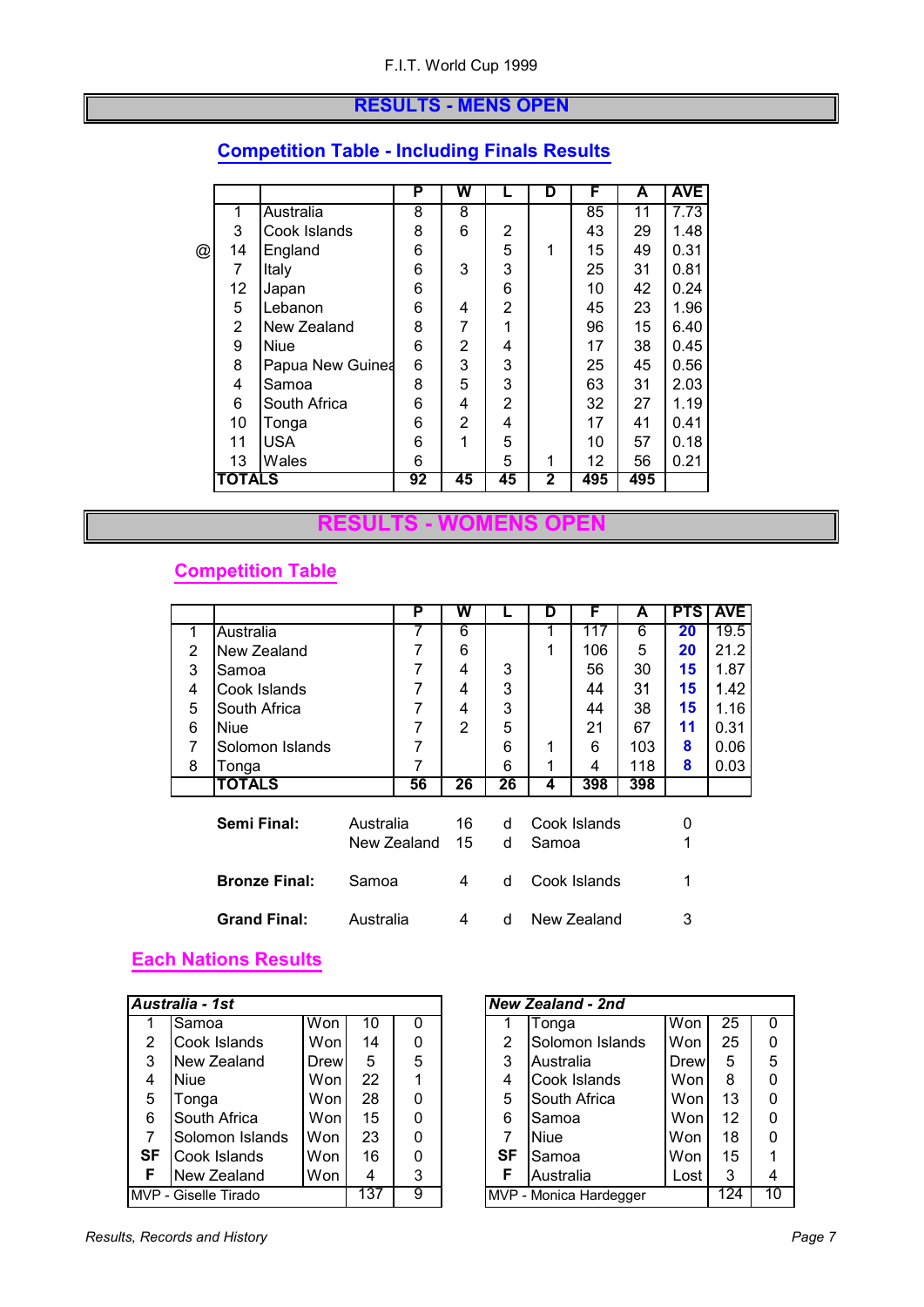#### **RESULTS - WOMENS OPEN**

#### **Samoa - 3rd Cook Islands - 4th**

|           | Australia           | ∟ost | 0  | 10     |    | Solomon Islands     | Won  | 14 | $\Omega$ |
|-----------|---------------------|------|----|--------|----|---------------------|------|----|----------|
| 2         | <b>Niue</b>         | Won  | 9  | 0      | 2  | Australia           | Lost | 0  | 14       |
| 3         | Solomon Islands     | Won  | 18 |        | 3  | South Africa        | Lost | 3  | 1        |
| 4         | Tonga               | Won  | 20 | 0      | 4  | New Zealand         | Won  | 0  | 8        |
| 5         | Cook Islands        | Won  | 6  | 3      | 5  | Samoa               | Lost | 3  | 6        |
| 6         | New Zealand         | Lost | 0  | 12     | 6  | <b>Niue</b>         | Lost | 9  | 1        |
|           | South Africa        | Lost | 3  | 4      |    | Tonga               | Won  | 15 | 1        |
| SF        | New Zealand         | Lost |    | $15\,$ | SF | Australia           | Won  | 0  | 16       |
| <b>PO</b> | Cook Islands        | Won  | 4  |        | PO | Samoa               | Lost |    | 4        |
|           | MVP - Rachel Redman |      | 61 | 46     |    | MVP - Tautai Vaiaia |      | 45 | 51       |

|                | Cook Islands - 4th              |      |    |    |  |  |  |  |  |  |
|----------------|---------------------------------|------|----|----|--|--|--|--|--|--|
|                | Solomon Islands                 | Won  | 14 | 0  |  |  |  |  |  |  |
| 2              | <b>Australia</b>                | Lost | 0  | 14 |  |  |  |  |  |  |
| 3              | South Africa                    | Lost | 3  | 1  |  |  |  |  |  |  |
| 4              | New Zealand                     | Won  | 0  | 8  |  |  |  |  |  |  |
| 5              | Samoa                           | Lost | 3  | 6  |  |  |  |  |  |  |
| 6              | <b>Niue</b>                     | Lost | 9  | 1  |  |  |  |  |  |  |
| $\overline{7}$ | Tonga                           | Won  | 15 |    |  |  |  |  |  |  |
| SF             | Australia                       | Won  | 0  | 16 |  |  |  |  |  |  |
| <b>PO</b>      | Samoa                           | Lost |    | 4  |  |  |  |  |  |  |
|                | 51<br>MVP - Tautai Vaiaia<br>45 |      |    |    |  |  |  |  |  |  |

|   | South Africa - 5th |      |    |    | Niue - 6th |                      |      |             |          |
|---|--------------------|------|----|----|------------|----------------------|------|-------------|----------|
|   | <b>Niue</b>        | Won  | 9  | 2  |            | South Africa         | Lost |             | 9        |
| 2 | Tonga              | Won  | 16 | 0  | 2          | Samoa                | Lost |             | 9        |
| 3 | Cook Islands       | Lost |    | 3  | 3          | Tonga                | Won  | 11          | $\Omega$ |
| 4 | Solomon Islands    | Won  | 14 | 2  | 4          | Australia            | Lost |             | 22       |
| 5 | New Zealand        | Lost | 0  | 13 | 5          | Solomon Islands      | Won  | 6           | $\Omega$ |
| 6 | Australia          | Lost | 0  | 15 | 6          | Cook Islands         | Lost |             | 9        |
|   | Samoa              | Won  | 4  | 3  |            | New Zealand          | Lost | 0           | 18       |
|   |                    |      |    |    |            |                      |      |             |          |
|   | MVP - Vanessa Katz |      | 44 | 38 |            | IMVP - Rhonda Hardie |      | $2^{\circ}$ | 67       |

|    | outh Africa - 5th       |      |    |    | Niue - 6th |                      |      |    |              |
|----|-------------------------|------|----|----|------------|----------------------|------|----|--------------|
| 1. | <b>Niue</b>             | Won  | 9  | 2  |            | South Africa         | Lost | 2  | 9            |
| 2  | Tonga                   | Won  | 16 |    | 2          | Samoa                | Lost |    | 9            |
| 3  | Cook Islands            | Lost |    | 3  | 3          | Tonga                | Wonl | 11 | $\mathbf{0}$ |
| 4  | Solomon Islands         | Won  | 14 | 2  | 4          | Australia            | Lost |    | 22           |
| 5  | New Zealand             | Lost | 0  | 13 | 5          | Solomon Islands      | Won  | 6  | 0            |
| 6  | Australia               | Lost | 0  | 15 | 6          | Cook Islands         | Lost |    | 9            |
| 7  | Samoa                   | Won  | 4  | 3  |            | New Zealand          | Lost |    | 18           |
|    |                         |      |    |    |            |                      |      |    |              |
|    | 44<br>/P - Vanessa Katz |      |    | 38 |            | IMVP - Rhonda Hardie |      | 21 | 67           |

|   | Solomon Islands - 7th |      |   |     |   | Tonga - $8th$      |      |   |     |
|---|-----------------------|------|---|-----|---|--------------------|------|---|-----|
|   | Cook Islands          | Lost | O | 14  |   | <b>New Zealand</b> | Lost |   | 25  |
| 2 | New Zealand           | Lost | 0 | 25  | 2 | South Africa       | Lost | 0 | 16  |
| 3 | Samoa                 | Lost |   | 18  | 3 | Niue               | Lost | 0 | 11  |
| 4 | South Africa          | Lost | 2 | 14  | 4 | Samoa              | Lost | 0 | 20  |
| 5 | <b>Niue</b>           | Lost | 0 | 6   | 5 | Australia          | Lost | 0 | 28  |
| 6 | Tonga                 | Drew | 3 | 3   | 6 | Solomon Islands    | Lost | 3 | 3   |
|   | Australia             | Lost | 0 | 23  |   | Cook Islands       | Lost | 1 | 15  |
|   |                       |      |   |     |   |                    |      |   |     |
|   | MVP - Gloria Qulanai  |      | 6 | 103 |   | MVP - Seva-Lee Oto |      | 4 | 118 |

|                | Tonga - 8th               |      |   |    |  |  |  |  |  |
|----------------|---------------------------|------|---|----|--|--|--|--|--|
|                | New Zealand               | Lost | 0 | 25 |  |  |  |  |  |
| $\overline{2}$ | South Africa              | Lost | 0 | 16 |  |  |  |  |  |
| 3              | Niue                      | Lost | 0 | 11 |  |  |  |  |  |
| $\overline{4}$ | Samoa                     | Lost | 0 | 20 |  |  |  |  |  |
| 5              | Australia                 | Lost | 0 | 28 |  |  |  |  |  |
| 6              | Solomon Islands           | Lost | 3 | 3  |  |  |  |  |  |
| 7              | Cook Islands              | Lost |   | 15 |  |  |  |  |  |
|                |                           |      |   |    |  |  |  |  |  |
|                | MVP - Seva-Lee Oto<br>118 |      |   |    |  |  |  |  |  |

#### **Competition Table - Including Finals Results**

|                |                 | Р  | w  |    | D | F   | А   | <b>AVE</b> |
|----------------|-----------------|----|----|----|---|-----|-----|------------|
|                | Australia       | 9  | 8  |    |   | 137 | 9   | 15.2       |
| 4              | Cook Islands    | 9  | 4  | 5  |   | 45  | 51  | 0.88       |
| $\overline{2}$ | New Zealand     | 9  | 7  |    | 1 | 124 | 10  | 12.4       |
| 6              | <b>Niue</b>     |    | 2  | 5  |   | 21  | 67  | 0.31       |
| 3              | Samoa           | 9  | 5  | 4  |   | 61  | 46  | 1.33       |
| 7              | Solomon Islands | 7  |    | 6  | 1 | 6   | 103 | 0.06       |
| 5              | South Africa    |    | 4  | 3  |   | 44  | 38  | 1.16       |
| 8              | Tonga           |    |    | 6  | 1 | 4   | 118 | 0.03       |
|                |                 |    |    |    |   |     |     |            |
| <b>TOTALS</b>  |                 | 64 | 30 | 30 | 4 | 442 | 442 |            |

*Highest Winning Score:* 28-0; Australia v Tonga<br> **Longest Winning Streak:** 9 games; Australia **Longest Winning Streak:<br>Most Touchdowns: Most Scored in a game: Player of the Series:** Giselle Tirado - Australia

*Most Touchdowns:* 22; Gabriel Maher - Australia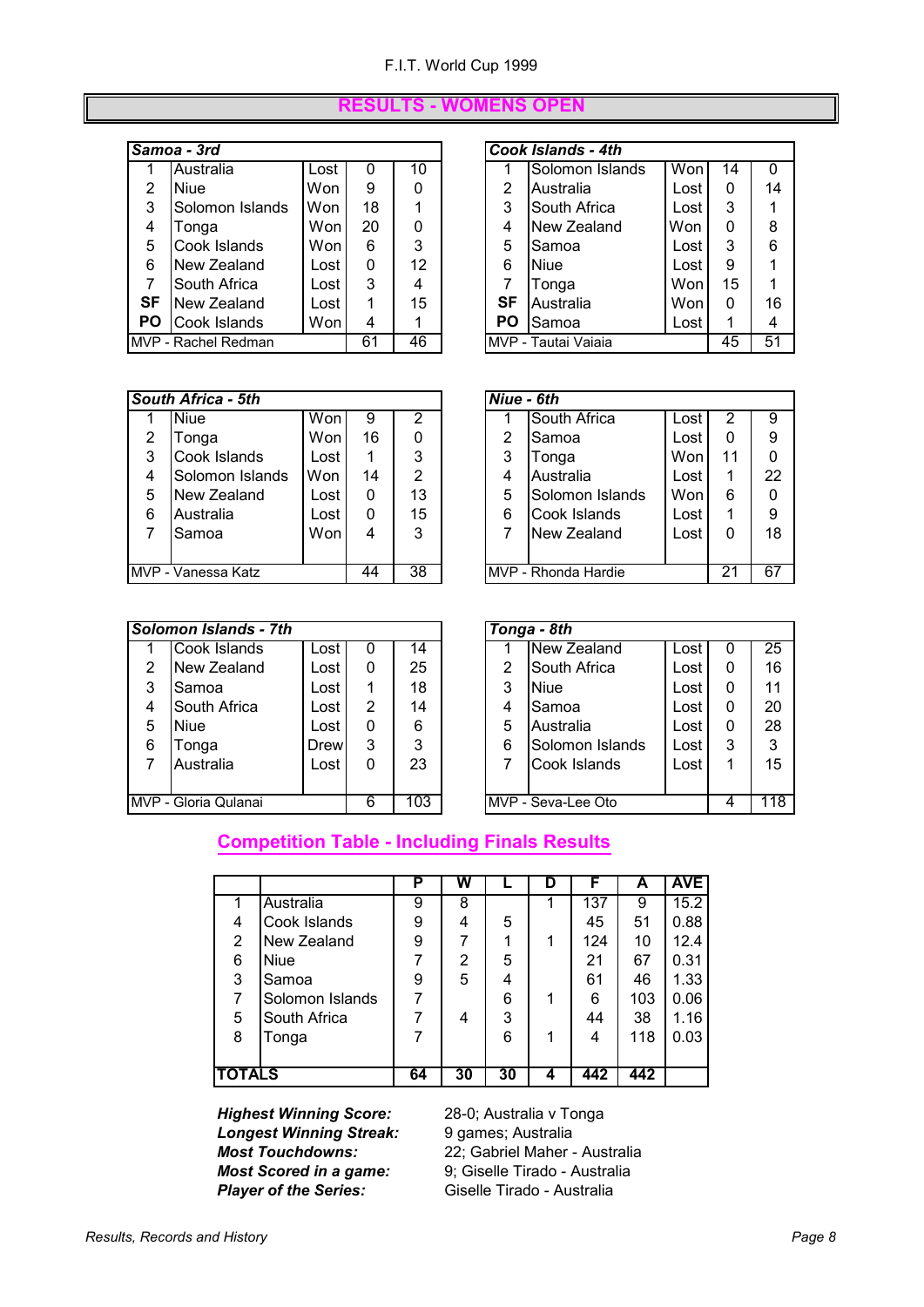#### **RESULTS - MIXED OPEN**

#### **Competition Table**

|                |                                 |           | P              | W              | L              | D              | F   | A   | <b>PTS</b> | <b>AVE</b> |
|----------------|---------------------------------|-----------|----------------|----------------|----------------|----------------|-----|-----|------------|------------|
| Pool A         |                                 |           |                |                |                |                |     |     |            |            |
| 1              | Australia                       |           | 6              | 6              |                |                | 77  | 6   | 18         | 12.8       |
| $\overline{2}$ | Lebanon                         |           | 6              | 4              | 1              | 1              | 39  | 29  | 15         | 1.34       |
| 3              | England                         |           | 6              | 3              | 1              | $\overline{2}$ | 33  | 31  | 14         | 1.06       |
| 4              | Cook Islands                    |           | 6              | 3              | $\overline{2}$ | 1              | 34  | 29  | 13         | 1.17       |
| 5              | Fiji                            |           | 6              | $\overline{2}$ | 4              |                | 36  | 38  | 10         | 0.95       |
| 6              | <b>Niue</b>                     |           | 6              | 1              | 5              |                | 22  | 54  | 8          | 0.41       |
| 7              | Scotland                        |           | 6              |                | 6              |                | 25  | 79  | 6          | 0.32       |
| Pool B         |                                 |           |                |                |                |                |     |     |            |            |
| 1              | New Zealand                     |           | 7              | $\overline{7}$ |                |                | 127 | 5   | 21         | 25.4       |
| 2              | Samoa                           |           | $\overline{7}$ | 6              | 1              |                | 77  | 24  | 19         | 3.21       |
| 3              | South Africa                    |           | $\overline{7}$ | 5              | $\overline{2}$ |                | 56  | 33  | 17         | 1.70       |
| 4              | Tonga                           |           | $\overline{7}$ | 3              | 3              | 1              | 37  | 41  | 14         | 0.90       |
| 5              | Japan                           |           | 7              | 3              | 3              | 1              | 34  | 46  | 14         | 0.74       |
| 6              | Papua New Guinea                |           | $\overline{7}$ | $\overline{2}$ | 5              |                | 24  | 63  | 11         | 0.38       |
| 7              | Singapore                       |           | $\overline{7}$ |                | 6              | 1              | 20  | 91  | 8          | 0.22       |
| 8              | Wales                           |           | $\overline{7}$ |                | 6              | 1              | 12  | 84  | 8          | 0.14       |
|                |                                 |           |                |                |                |                |     |     |            |            |
|                | TOTALS                          |           | 98             | 45             | 45             | 8              | 653 | 653 |            |            |
|                |                                 |           |                |                |                |                |     |     |            |            |
|                | Semi Final:                     |           | New Zealand    | 8              | d              | Lebanon        |     |     | 2          |            |
|                |                                 | Australia |                | 10             | d              | Samoa          |     |     | 0          |            |
|                |                                 |           |                |                |                |                |     |     |            |            |
|                | <b>Bronze Final:</b><br>Lebanon |           |                | 6              | d              | Samoa          |     |     | 4          |            |
|                | <b>Grand Final:</b>             |           | New Zealand    | 6              | d              | Australia      |     |     | 4          |            |

#### **Each Nations Results**

|                | <b>New Zealand - 1st</b> |      |                |                | Australia - 2nd |                      |      |          |                 |
|----------------|--------------------------|------|----------------|----------------|-----------------|----------------------|------|----------|-----------------|
|                | Japan                    | Won  | 20             | 1              | 1               | Cook Islands         | Won  | 9        | $\mathbf{0}$    |
| $\overline{2}$ | South Africa             | Won  | 15             | $\overline{2}$ | 2               | England              | Won  | 11       | 1               |
| 3              | Wales                    | Won  | 21             | $\Omega$       | 3               | Scotland             | Won  | 20       | 1               |
| 4              | Samoa                    | Won  | 14             | 1              | 4               | Lebanon              | Won  | 6        | $\overline{2}$  |
| 5              | Papua New Guinea Won     |      | 17             | 0              | 5               | Niue                 | Won  | 20       | 0               |
| 6              | Singapore                | Won  | 25             | $\mathbf{0}$   | 6               | Fiji                 | Won  | 11       | $\overline{2}$  |
| $\overline{7}$ | Tonga                    | Won  | 15             | 1              |                 |                      |      |          |                 |
| <b>SF</b>      | Lebanon                  | Won  | 8              | $\overline{2}$ | <b>SF</b>       | Samoa                | Won  | 10       | $\Omega$        |
| F              | Australia                | Won  | 6              | 4              | F               | New Zealand          | Lost | 4        | 6               |
|                | MVP - Kopoe Irihei       |      | 141            | 11             |                 | MVP - Erin Turner    |      | 91       | $\overline{12}$ |
|                |                          |      |                |                |                 |                      |      |          |                 |
|                | Lebanon - 3rd            |      |                |                |                 | Samoa - 4th          |      |          |                 |
| 1              | <b>Niue</b>              | Won  |                | 3              | 1               | Papua New Guinea Won |      | 11       | 1               |
| 2              | Cook Islands             | Won  | 6              | 5              | $\overline{2}$  | Singapore            | Won  | 19       | $\overline{2}$  |
| 3              | England                  | Drew | 6              | 6              | 3               | Tonga                | Won  | 8        | 4               |
| 4              | Australia                | Lost | $\overline{2}$ | 6              | 4               | New Zealand          | Lost | 1        | 14              |
| 5              | Fiji                     | Won  | $\overline{7}$ | 4              | 5               | South Africa         | Won  | 10       | 1               |
| 6              | Scotland                 | Won  | 11             | 5              | 6               | Wales                | Won  | 17       | 0               |
|                |                          |      |                |                | 7               | Japan                | Won  | 11       | $\overline{2}$  |
| <b>SF</b>      | New Zealand              | Lost | $\overline{2}$ | 8              | <b>SF</b>       | Australia            | Lost | $\Omega$ | 10              |
| <b>PO</b>      | Samoa                    | Won  | 6              | 4              | <b>PO</b>       | Lebanon              | Lost | 4        | 6               |
|                | MVP - Louise Harb        |      | 47             | 41             |                 | MVP - Nikki Si'ulepa |      | 81       | 40              |

|                                    | Australia - 2nd                            |     |    |                |  |  |  |  |  |  |
|------------------------------------|--------------------------------------------|-----|----|----------------|--|--|--|--|--|--|
|                                    | Cook Islands                               | Won | 9  | O              |  |  |  |  |  |  |
| $\overline{2}$                     | England                                    | Won | 11 |                |  |  |  |  |  |  |
| 3<br>Scotland<br>20<br>Won         |                                            |     |    |                |  |  |  |  |  |  |
| $\overline{\mathbf{4}}$            | Lebanon                                    | Won | 6  | $\overline{2}$ |  |  |  |  |  |  |
| 5                                  | Niue                                       | Won | 20 | 0              |  |  |  |  |  |  |
| 6                                  | Fiji                                       | Won | 11 | 2              |  |  |  |  |  |  |
|                                    |                                            |     |    |                |  |  |  |  |  |  |
| <b>SF</b>                          | Samoa                                      | Won | 10 | 0              |  |  |  |  |  |  |
| F<br>Lost<br>New Zealand<br>6<br>4 |                                            |     |    |                |  |  |  |  |  |  |
|                                    | $\overline{12}$<br>MVP - Erin Turner<br>91 |     |    |                |  |  |  |  |  |  |

|                | Samoa - 4th          |      |    |                |
|----------------|----------------------|------|----|----------------|
|                | Papua New Guinea Won |      | 11 |                |
| $\overline{2}$ | Singapore            | Won  | 19 | 2              |
| 3              | Tonga                | Won  | 8  | 4              |
| 4              | New Zealand          | Lost | 1  | 14             |
| 5              | South Africa         | Won  | 10 |                |
| 6              | Wales                | Won  | 17 | 0              |
| $\overline{7}$ | Japan                | Won  | 11 | $\overline{2}$ |
| <b>SF</b>      | Australia            | Lost | 0  | 10             |
| PO             | Lebanon              | Lost | 4  | 6              |
|                | MVP - Nikki Si'ulepa |      | 81 | 40             |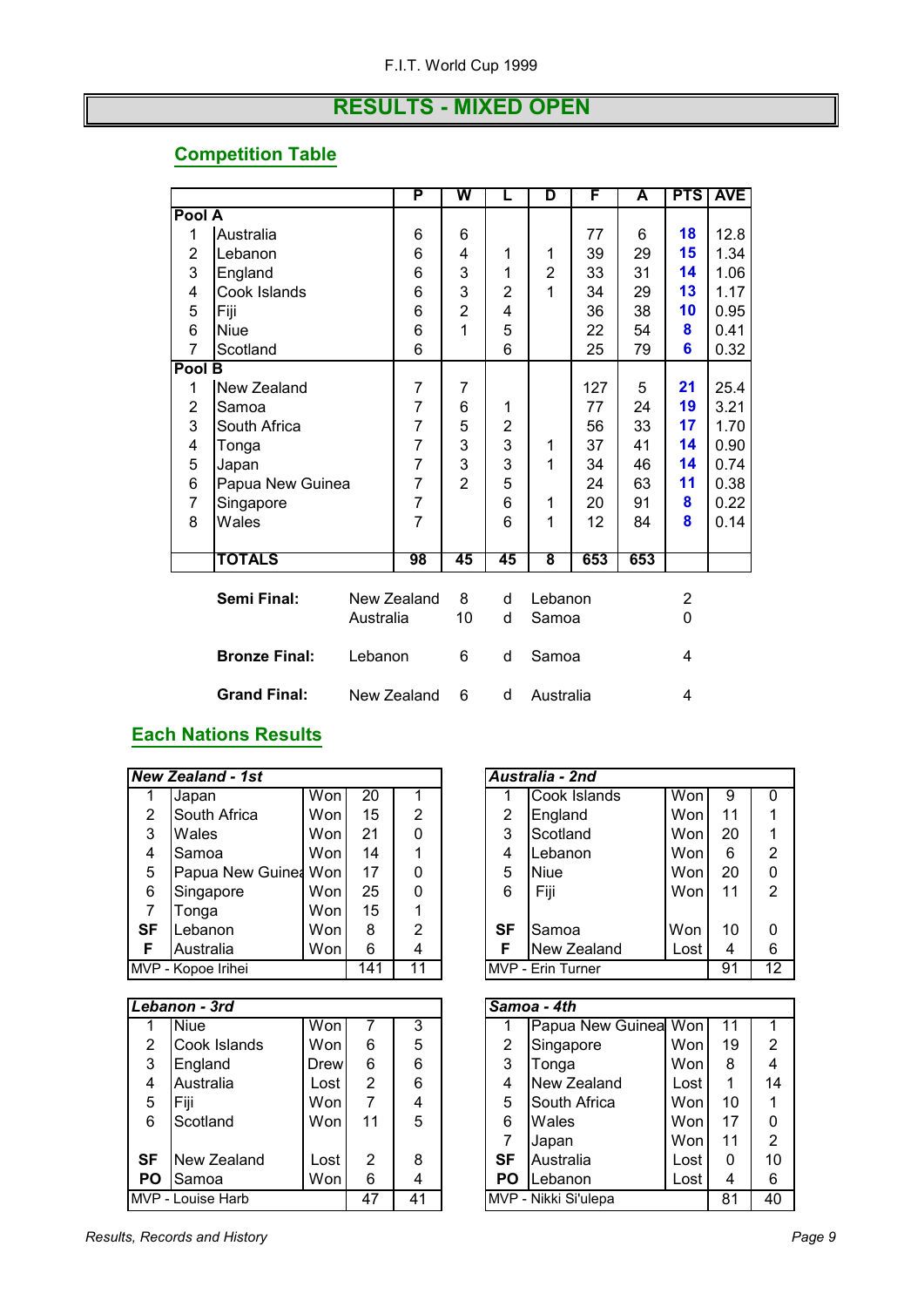#### **RESULTS - MIXED OPEN**

#### **South Africa - 5th England 2016**

|   | Tonga                 | Won  | 5  | っ  |   | Fiji                   | Won  | 5  | 4             |
|---|-----------------------|------|----|----|---|------------------------|------|----|---------------|
| 2 | New Zealand           | Lost | 2  | 15 | 2 | Australia              | Lost |    | 11            |
| 3 | Japan                 | Won  | 6  | 3  | 3 | Lebanon                | Drew | 6  | 6             |
| 4 | Wales                 | Won  | 14 |    |   | Cook Islands           | Drew | 2  | $\mathcal{P}$ |
| 5 | Samoa                 | Lost |    | 10 | 5 | Scotland               | Won  | 14 | 5             |
| 6 | Papua New Guinea Won  |      | 11 |    | 6 | <b>Niue</b>            | Won  | 5  | 3             |
|   | Singapore             | Won  | 17 | 2  |   |                        |      |    |               |
|   | MVP - Brenda Janssens |      | 56 | 33 |   | MVP - Christopher Hill |      | 33 | 31            |

|   | <b>Cook Island - 7th</b> |      |    |    | Fiji - 8th |                       |      |    |    |
|---|--------------------------|------|----|----|------------|-----------------------|------|----|----|
|   | Australia                | Lost |    | 9  |            | England               | Lost |    | 5  |
| 2 | Lebanon                  | Lost | 5  | 6  | 2          | Scotland              | Wonl | 12 | 3  |
| 3 | <b>Niue</b>              | Won  | 5  | 4  | 3          | <b>Niue</b>           | Won  | 9  | 3  |
| 4 | Scotland                 | Won  | 13 | 3  | 4          | Lebanon               | Lost | 4  | 7  |
| 5 | England                  | Drew | 2  | 2  | 5          | Cook Islands          | Lost | 5  | 9  |
| 6 | Fiji                     | Won  | 9  | 5  | 6          | 6 Australia           | Lost | 2  | 11 |
|   |                          |      |    |    |            |                       |      |    |    |
|   | MVP - Crismayne Mokoroa  |      | 34 | 29 |            | MVP - Merelesita Koro |      | 36 | 38 |

|                                                       | Tonga - 9th          |             |    |    |  |   | Japan - 10th         |      |    |    |
|-------------------------------------------------------|----------------------|-------------|----|----|--|---|----------------------|------|----|----|
|                                                       | South Africa         | Lost        |    | 5  |  |   | New Zealand          | Lost |    | 20 |
| $\overline{2}$                                        | <b>Wales</b>         | Won         | 8  |    |  | 2 | Papua New Guinea Won |      |    | 3  |
| 3                                                     | Samoa                | Lost        | 4  | 8  |  | 3 | South Africa         | Lost | 3  | 6  |
| 4                                                     | Papua New Guinea Won |             | 10 | 4  |  | 4 | Singapore            | Won  |    | 1  |
| 5                                                     | Singapore            | Won         | 8  | 4  |  | 5 | Wales                | Won  | 10 | 1  |
| 6                                                     | Japan                | <b>Drew</b> | 4  | 4  |  | 6 | Tonga                | Drew | 4  | 4  |
|                                                       | New Zealand          | Lost        |    | 15 |  |   | Samoa                | Lost | 2  | 11 |
|                                                       |                      |             |    |    |  |   |                      |      |    |    |
| MVP - Moimoi Sakisi<br>37<br>MVP - Atushi Ogawa<br>41 |                      |             |    |    |  |   | 34                   | 46   |    |    |

|   | <b>Niue. - 11th</b>  |      |    |    |   | Papua New Guinea - 12th |      |    |    |
|---|----------------------|------|----|----|---|-------------------------|------|----|----|
|   | Lebanon              | Lost | 3  |    |   | Samoa                   | Lost |    | 11 |
| 2 | Cook Islands         | Lost | 4  | 5  | 2 | Japan                   | Lost | 3  | 7  |
| 3 | Fiji                 | Lost | 3  | 9  | 3 | Singapore               | Wonl | 8  | 4  |
| 4 | Scotland             | Won  | 9  | 8  | 4 | Tonga                   | Lost | 4  | 10 |
| 5 | Australia            | Lost | 0  | 20 | 5 | New Zealand             | Lost | 0  | 17 |
| 6 | England              | Lost | 3  | 5  | 6 | South Africa            | Lost |    | 11 |
|   |                      |      |    |    |   | Wales                   | Won  |    | 3  |
|   |                      |      |    |    |   |                         |      |    |    |
|   | MVP - Tasiana Tafatu |      | 22 | 54 |   | MVP - Dorcas Gela       |      | 24 | 63 |

|   | Scotland - 13th |      |    |    |   | Singapore - 14th      |      |    |    |
|---|-----------------|------|----|----|---|-----------------------|------|----|----|
|   | <b>IFiji</b>    | Lost |    | 12 |   | Wales                 | Drew |    |    |
| 2 | Australia       | Lost |    | 20 | 2 | Samoa                 | Lost | 2  | 19 |
| 3 | Cook Islands    | Lost | 3  | 13 | 3 | Papua New Guinea      | Lost | 4  | 8  |
| 4 | <b>Niue</b>     | Lost | 8  | 9  | 4 | Japan                 | Lost |    | 7  |
| 5 | England         | Lost | 5  | 14 | 5 | Tonga                 | Lost | 4  | 8  |
| 6 | Lebanon         | Lost | 5  | 11 | 6 | New Zealand           | Lost | 0  | 25 |
|   |                 |      |    |    |   | South Africa          | Lost | 2  | 17 |
|   |                 |      |    |    |   |                       |      |    |    |
|   | MVP - Mhairi Ha |      | 25 | 79 |   | MVP - Sarah Catchpole |      | 20 | 91 |

|                                  | Won                                                                      | 5                | 2  |   | Fiji         | Won                                            | 5  | 4  |
|----------------------------------|--------------------------------------------------------------------------|------------------|----|---|--------------|------------------------------------------------|----|----|
|                                  | Lost                                                                     | 2                | 15 | 2 | Australia    | Lost                                           |    | 11 |
| Japan                            | Won                                                                      | 6                | 3  | 3 | Lebanon      | Drew                                           | 6  | 6  |
|                                  | Won                                                                      | 14               | 0  | 4 | Cook Islands | Drew                                           | 2  | 2  |
|                                  | Lost                                                                     |                  | 10 | 5 | Scotland     | Won                                            | 14 | 5  |
|                                  | Won                                                                      | 11               |    | 6 | <b>Niue</b>  | Won                                            | 5  | 3  |
|                                  | Won                                                                      | 17               | 2  |   |              |                                                |    |    |
| 33<br>56<br>/P - Brenda Janssens |                                                                          |                  |    |   |              |                                                | 33 | 31 |
|                                  | วuth Africa - 5th<br>Tonga<br>New Zealand<br>Wales<br>Samoa<br>Singapore | Papua New Guinea |    |   |              | <b>England - 6th</b><br>MVP - Christopher Hill |    |    |

|                                    | วok Island - 7th |      |    |   | Fiji - 8th                    |              |      |    |    |
|------------------------------------|------------------|------|----|---|-------------------------------|--------------|------|----|----|
| 1                                  | Australia        | Lost |    | 9 |                               | England      | Lost | 4  | 5  |
| 2                                  | Lebanon          | Lost | 5  | 6 | 2                             | Scotland     | Won  | 12 | 3  |
| 3                                  | <b>Niue</b>      | Won  | 5  | 4 | 3                             | <b>Niue</b>  | Won  | 9  | 3  |
| 4                                  | Scotland         | Won  | 13 | 3 | 4                             | Lebanon      | Lost | 4  |    |
| 5.                                 | England          | Drew | 2  | っ | 5                             | Cook Islands | Lost | 5  | 9  |
| 6                                  | Fiji             | Won  | 9  | 5 | 6                             | 6 Australia  | Lost | 2  | 11 |
|                                    |                  |      |    |   |                               |              |      |    |    |
| 29<br>34<br>/P - Crismayne Mokoroa |                  |      |    |   | <b>IMVP</b> - Merelesita Koro |              | 36   | 38 |    |

|   | Japan - 10th                   |      |                |    |  |  |  |  |
|---|--------------------------------|------|----------------|----|--|--|--|--|
|   | New Zealand                    | Lost | 1              | 20 |  |  |  |  |
| 2 | Papua New Guinea Won           |      | 7              | 3  |  |  |  |  |
| 3 | South Africa                   | Lost | 3              | 6  |  |  |  |  |
| 4 | Singapore                      | Won  | $\overline{7}$ |    |  |  |  |  |
| 5 | Wales                          | Won  | 10             |    |  |  |  |  |
| 6 | Tonga                          | Drew | 4              |    |  |  |  |  |
| 7 | Samoa                          | Lost | $\overline{2}$ | 11 |  |  |  |  |
|   |                                |      |                |    |  |  |  |  |
|   | MVP - Atushi Ogawa<br>34<br>46 |      |                |    |  |  |  |  |

|                         | <b>Papua New Guinea - 12th</b> |      |    |              |
|-------------------------|--------------------------------|------|----|--------------|
|                         | Samoa                          | Lost |    | 11           |
| 2                       | Japan                          | Lost | 3  |              |
| 3                       | Singapore                      | Won  | 8  | 4            |
| $\overline{\mathbf{4}}$ | Tonga                          | Lost | 4  | 10           |
| 5                       | New Zealand                    | Lost | 0  | 17           |
| 6                       | South Africa                   | Lost |    | 11           |
| 7                       | Wales                          | Won  |    | $\mathbf{3}$ |
|                         |                                |      |    |              |
|                         | MVP - Dorcas Gela              |      | 24 | 63           |

|                         | Singapore - 14th      |      |                |    |  |  |  |  |  |
|-------------------------|-----------------------|------|----------------|----|--|--|--|--|--|
|                         | Wales                 | Drew |                |    |  |  |  |  |  |
| 2                       | Samoa                 | Lost | 2              | 19 |  |  |  |  |  |
| 3                       | Papua New Guinea Lost |      | 4              | 8  |  |  |  |  |  |
| $\overline{\mathbf{4}}$ | Japan                 | Lost |                |    |  |  |  |  |  |
| 5                       | Tonga                 | Lost | 4              | 8  |  |  |  |  |  |
| 6                       | New Zealand           | Lost | 0              | 25 |  |  |  |  |  |
| 7                       | South Africa          | Lost | $\overline{2}$ | 17 |  |  |  |  |  |
|                         |                       |      |                |    |  |  |  |  |  |
|                         | MVP - Sarah Catchpole |      | 20             | 91 |  |  |  |  |  |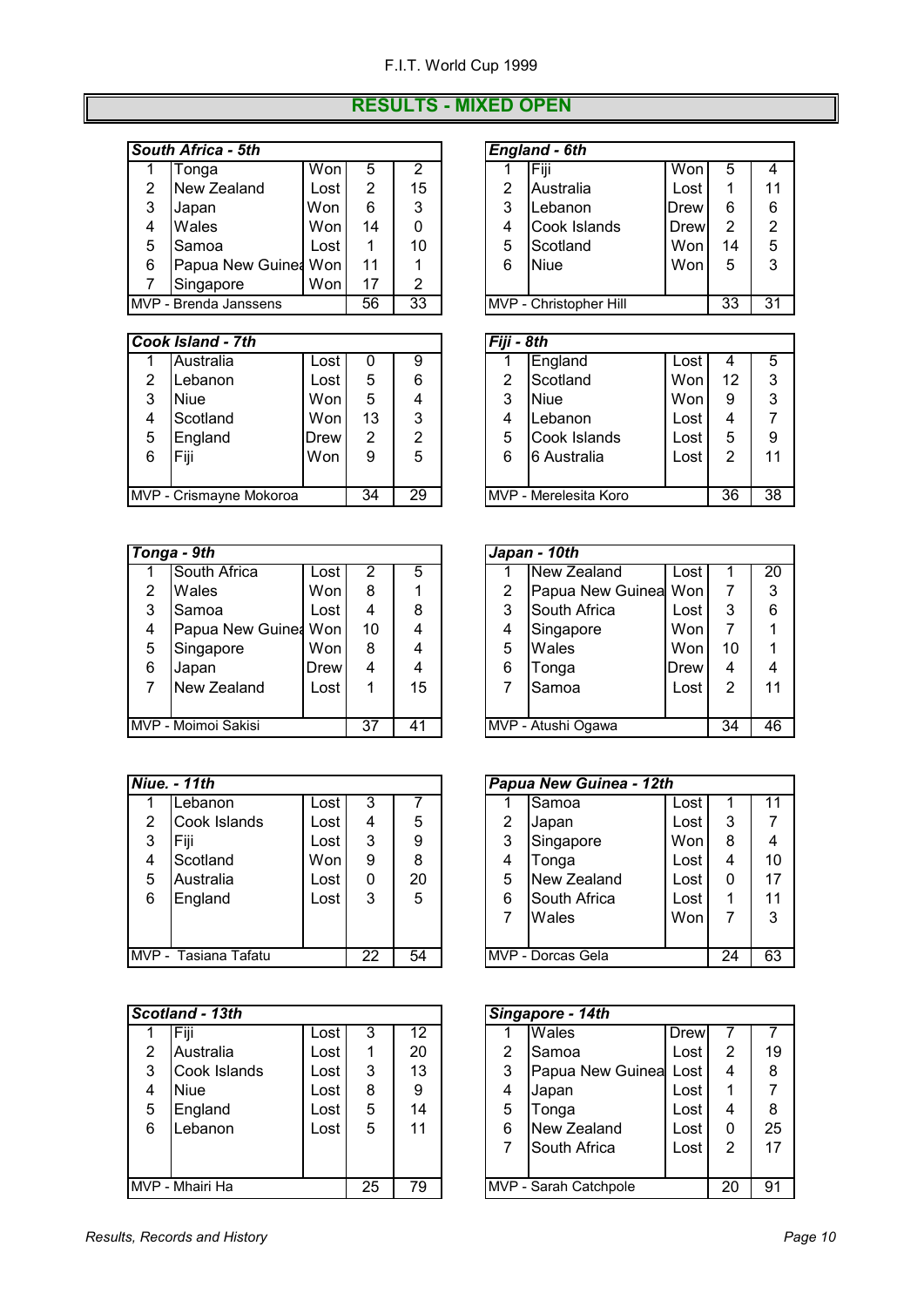#### **RESULTS - MIXED OPEN**

|   | Wales - 15th                      |      |   |    |  |  |  |  |
|---|-----------------------------------|------|---|----|--|--|--|--|
|   | Singapore                         | Lost |   |    |  |  |  |  |
| 2 | Tonga                             | Lost |   | 8  |  |  |  |  |
| 3 | New Zealand                       | Lost | 0 | 21 |  |  |  |  |
| 4 | South Africa                      | Lost | 0 | 14 |  |  |  |  |
| 5 | Japan                             | Lost |   | 10 |  |  |  |  |
| 6 | Samoa                             | Lost | 0 | 17 |  |  |  |  |
| 7 | Papua New Guinea                  | Lost | 3 |    |  |  |  |  |
|   |                                   |      |   |    |  |  |  |  |
|   | MVP - Natasha Mathews<br>12<br>84 |      |   |    |  |  |  |  |

#### **Competition Table - Including Finals Results**

|                |                  | P              | W  | L              | D | F   | A   | <b>AVE</b> |
|----------------|------------------|----------------|----|----------------|---|-----|-----|------------|
|                |                  |                |    |                |   |     |     |            |
| 2              | Australia        | 8              | 7  | 1              |   | 91  | 12  | 7.58       |
| $\overline{7}$ | Cook Islands     | 6              | 3  | 2              | 1 | 34  | 29  | 1.17       |
| 6              | England          | 6              | 3  | 1              | 2 | 33  | 31  | 1.06       |
| 8              | Fiji             | 6              | 2  | 4              |   | 36  | 38  | 0.95       |
| 10             | Japan            | 7              | 3  | 3              | 1 | 34  | 46  | 0.74       |
| 3              | Lebanon          | 8              | 5  | $\overline{2}$ | 1 | 47  | 41  | 1.15       |
| 1              | New Zealand      | 9              | 9  |                |   | 141 | 11  | 12.8       |
| 11             | <b>Niue</b>      | 6              | 1  | 5              |   | 22  | 54  | 0.41       |
| 12             | Papua New Guinea | 7              | 2  | 5              |   | 24  | 63  | 0.38       |
| 4              | Samoa            | 9              | 6  | 3              |   | 81  | 40  | 2.03       |
| 13             | Scotland         | 6              |    | 6              |   | 25  | 79  | 0.32       |
| 14             | Singapore        | $\overline{7}$ |    | 6              | 1 | 20  | 91  | 0.22       |
| 5              | South Africa     | 7              | 5  | $\overline{2}$ |   | 56  | 33  | 1.70       |
| 9              | Tonga            | 7              | 3  | 3              | 1 | 37  | 41  | 0.90       |
|                | Wales            | 7              |    | 6              | 1 | 12  | 84  | 0.14       |
|                |                  |                |    |                |   |     |     |            |
| <b>TOTALS</b>  |                  | 106            | 49 | 49             | 8 | 693 | 693 |            |

**Longest Winning Streak:** 9 games; New Zealand<br>**Most Touchdowns:** 22: Chris Woods - new

*Highest Winning Score:* 25-0; New Zealand v Singapore **Most Touchdowns:** 22; Chris Woods - new Zealand<br>**Most Scored in a game:** 6; Chris Woods - New Zealand *Most Scored in a game:* 6; Chris Woods - New Zealand **Player of the Series:** Men: Kopoe Irihei - New Zealand Women : Erin Turner - Australia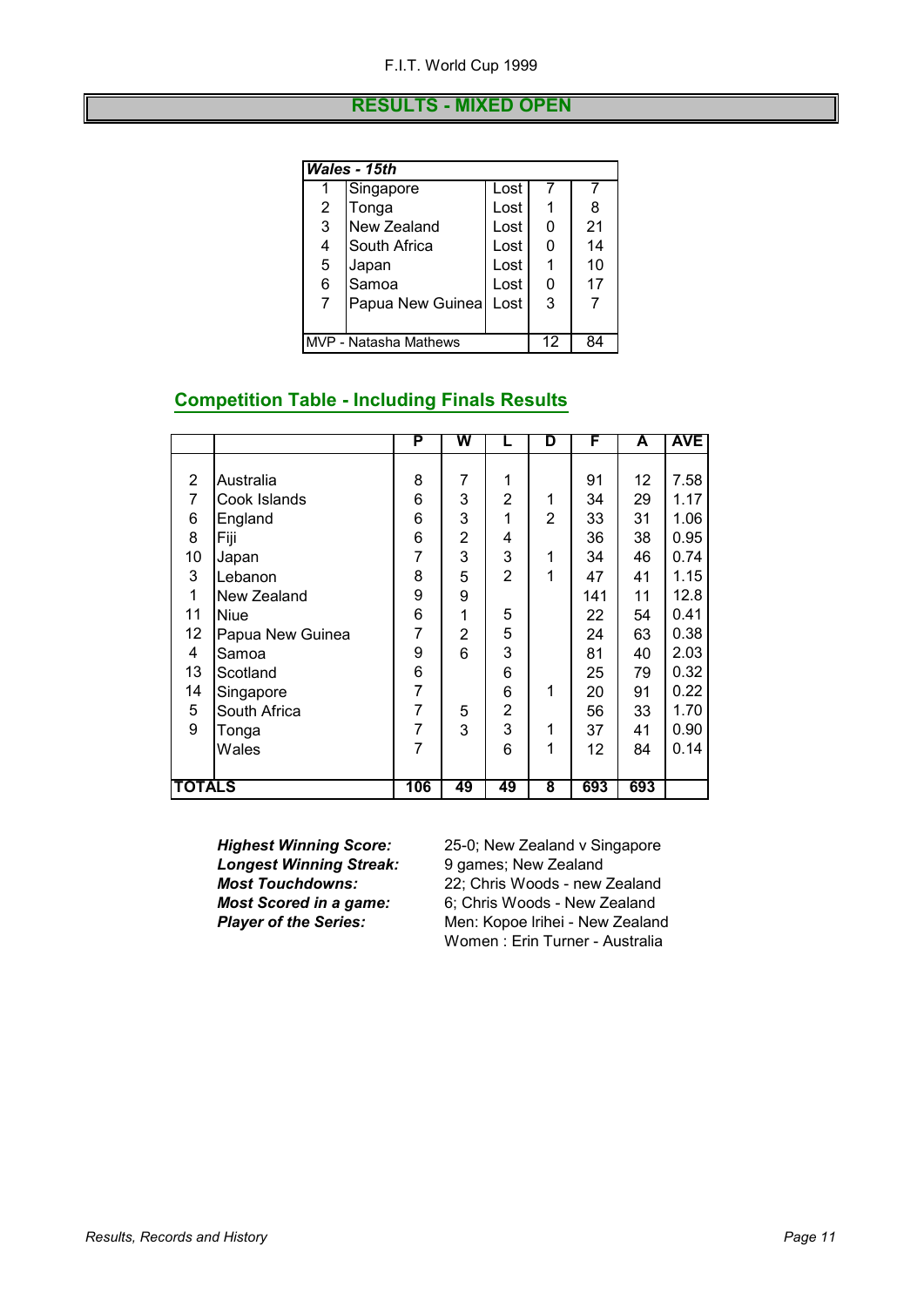#### **TOUCHDOWNS SCORED - MENS OPEN**

| <b>AUSTRALIA</b>            | 85 | <b>COOK ISLANDS</b>         | 43 | <b>ENGLAND</b>              | 15 |
|-----------------------------|----|-----------------------------|----|-----------------------------|----|
| <b>Scott Notley</b>         | 9  | Jason Roi Ford              | 10 |                             |    |
| Jason Zabielo               | 9  | <b>Brian Adams</b>          | 8  | Ben Worthington             | 5  |
| Darren Currie               | 8  | Tere Joe                    |    | Ben Lyons                   |    |
| <b>Andrew Galea</b>         | 8  | Junior Nia                  |    | Adam Peel                   |    |
| Neil Ward                   |    | Chairman Ngari              | 3  | Robert Bruce-Brand          |    |
| Craig Pierce                |    | Munokoa Marsters-Richa      | 3  | Mathew Wood                 |    |
| <b>Steve Murphy</b>         |    | Soka Kirikava               | 2  | Gary Cunningham             |    |
| Mark Boland                 | 6  | Ben Marsters-Richard        | 2  | Kevin McLeod                |    |
| <b>Brenton O'Shanessy</b>   | 6  | IRob Inu                    |    | Gary Sonda                  |    |
| <b>Trent McDonald</b>       | 6  | Geoffrey Nati               |    |                             |    |
| Craig Madders               | 4  | Taimai Taimai               |    |                             |    |
| Shane Frederiksen           | 4  | Kaleba Marsters-Richard     |    |                             |    |
| Gavin McDonald              | 3  | Tai Walter                  |    |                             |    |
| <b>Bob Brindell</b>         |    | <b>IElder Natua</b>         |    |                             |    |
| Most Touchdowns in one game |    | Most Touchdowns in one game |    | Most Touchdowns in one game |    |
| Craig Pierce - 4            |    | <b>Brian Adams - 4</b>      |    | <b>Four Players - 2</b>     |    |
| against Wales               |    | against ItalY               |    | against various teams       |    |

| <b>ITALY</b>                                               | 25 | <b>JAPAN</b>                | 10             | <b>LEBANON</b>                   | 45 |
|------------------------------------------------------------|----|-----------------------------|----------------|----------------------------------|----|
|                                                            |    |                             |                | Jason Stanton                    | 10 |
| Mario Esposito                                             | 4  | Kentaro Okawa               | 2              | John Mouawad                     | 9  |
| Adrian Vallelonga                                          | 3  | Yoshiharu Kasai             | $\overline{2}$ | Omar Fayed                       | 6  |
| Mario Calabria                                             | 3  | Tatsuya Nishimura           | 2              | Taleb Hammoud                    |    |
| Mark Leonardi                                              | 3  | Munehiro Yasuda             |                | Robbie El Bahou                  | 3  |
| Anthony Romeo                                              | 3  | Jun Uchikawa                |                | Michael Farhat                   | 3  |
| <b>Steve Sorojevic</b>                                     | 3  | Shoji Kinoshita             |                | Michael Moussa                   |    |
| Gino Pruscino                                              |    | Hidenobu Yamasaki           |                | Milad Almaoui                    |    |
| Joseph Pascuzzo                                            |    |                             |                | Charbel Naoum                    |    |
| Nino Ramunno                                               |    |                             |                | <b>Anthony Basil</b>             |    |
| Arturo Alibrandi                                           |    |                             |                | Tony Eltakchi                    |    |
| Rocco Polifroni                                            |    |                             |                | Spiro Tourni                     |    |
| Derrick Santa-Lucia                                        |    |                             |                | Paul Sfeir                       |    |
|                                                            |    |                             |                | Adam Fahim                       |    |
| Most Touchdowns in one game<br>Most Touchdowns in one game |    | Most Touchdowns in one game |                |                                  |    |
| <b>Four Players - 2</b>                                    |    | Each Scorer - 1             |                | <b>Stanton &amp; Mouawad - 4</b> |    |
| against various teams                                      |    | against various teams       |                | against England / Niue           |    |

| <b>NEW ZEALAND</b>                  | 96 | <b>NIUE</b>                           | 17 | <b>PAPUA NEW GUINEA</b>     | 25 |
|-------------------------------------|----|---------------------------------------|----|-----------------------------|----|
| Mark Ah Loo                         | 10 |                                       |    |                             |    |
| Simon Rigby                         | 10 | Victor Holamotu                       | 4  | Johanes Dame                |    |
| Jason Silimaka                      | 9  | Tawhia Te-Moananui                    | 3  | Guy Onea                    |    |
| Mike Corbett                        | 9  | Litani Fataaiki                       | 2  | Gill Robinson               | 4  |
| Shannon Hough                       | 9  | Vincent Sekene                        | 2  | <b>Mathew Torini</b>        | 2  |
| Jason Tomai                         | 8  | Quincy Ikifana                        |    | Luke Waluka                 | 2  |
| Leon Skinner                        | 6  | Hayden Head                           |    | Gerry Manu                  |    |
| Stefan Te Arno                      | 6  | Willie Kuluia                         |    | David Kivovia               |    |
| Lincoln Faleauto                    | 6  | Selo Mataele                          |    | Mathew Foe                  |    |
| Benn Seebeck                        | 5  | Kristopher LaKatani                   |    | Jack Robinson               |    |
| <b>Troy Skinner</b>                 | 5  | Vincent Pihigia                       |    | lan Yaro                    |    |
| Chris Wall                          | 5  |                                       |    | Ralph Kaina                 |    |
| David Hoani                         |    |                                       |    | Paul Sokalamias             |    |
| John Kell                           |    |                                       |    | <b>Issac Amua</b>           |    |
| Most Touchdowns in one game         |    | Most Touchdowns in one game           |    | Most Touchdowns in one game |    |
| <b>Rigby, Sllmaka &amp; Corbett</b> |    | <b>Holamotu &amp; To-Moananul - 2</b> |    | Dame, Onea & Robinson - 2   |    |
| 4 - against various teams           |    | against Lebanon / Engalnd             |    | against various teams       |    |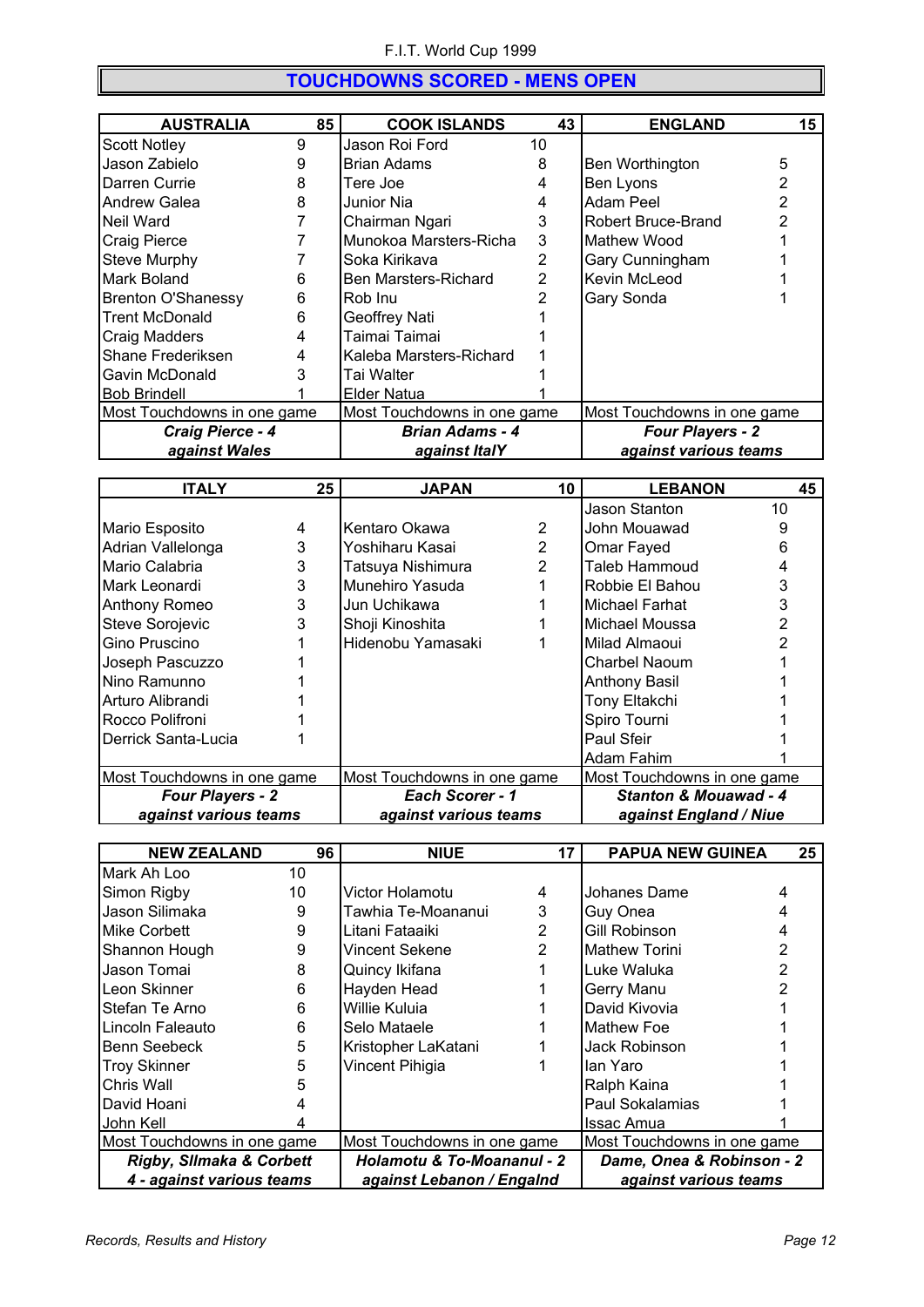#### **TOUCHDOWNS SCORED - MENS OPEN**

| <b>SAMOA</b>                | 63 | <b>SOUTH AFRICA</b>         | 32 | <b>TONGA</b>                | 17 |
|-----------------------------|----|-----------------------------|----|-----------------------------|----|
|                             |    |                             |    |                             |    |
| Mahuta Teika                | 12 | Johnny Carroll              | 6  | Peter Valele                | 4  |
| Tila Toailoa                |    | James Boyes                 | 5  | James Cornett               | 2  |
| David Parris                |    | <b>Stuart White</b>         |    | Petelo Ahovelo              | 2  |
| Daniel losefo               | 6  | Grant Krog                  | 4  | Douglas Fifita              |    |
| Zane Logopati               | 6  | Douglas Boyes               | 3  | <b>Charles Prescott</b>     |    |
| Luke Logapati               | 5  | Wynand Viljoen              | 2  | Edward Vaha'akolo           |    |
| Imafana Lole                | 4  | Carl Keyser                 | 2  | Mesui Ahovela               |    |
| James Elisara               | 4  | Craig Bright                | 2  | Douglas Tausinga            |    |
| Setu Naseri                 | 4  | Graeme Wallace              |    | Stephen Kata                |    |
| David Tai                   | 4  | Wilhelm Mostert             |    | Duke Talau                  |    |
| Kent Petersen               | 2  | Roy Gordon                  |    |                             |    |
| Max Fa'amausili             |    | Rudi Von Fintel             |    |                             |    |
| Philli Tuivavela i          |    |                             |    |                             |    |
| Most Touchdowns in one game |    | Most Touchdowns in one game |    | Most Touchdowns in one game |    |
| Mahuta Teika - 4            |    | <b>Four Players - 2</b>     |    | <b>Peter Valele - 3</b>     |    |
| against USA & Sth Africa    |    | against various teams       |    | against Japan               |    |

| <b>UNITED STATES</b>        | 10 | <b>WALES</b>                | 12 |
|-----------------------------|----|-----------------------------|----|
|                             |    |                             |    |
| <b>Anthony Hunter</b>       | 2  | Gwion Kennard               |    |
| <b>Bruce Clark</b>          |    | David Williams              |    |
| Steve Brush                 |    | Nathan Martin               |    |
| John Kasper                 |    | <b>Chris Wilkins</b>        |    |
| <b>Kevin Barrett</b>        |    | <b>Clive French</b>         |    |
| Cory Ritthaler              |    | Russell Thomas              |    |
| Riyaz Zavahir               |    | <b>Arwel Davies</b>         |    |
|                             |    |                             |    |
|                             |    |                             |    |
|                             |    |                             |    |
|                             |    |                             |    |
| Most Touchdowns in one game |    | Most Touchdowns in one game |    |
| <b>Anthony Hunter - 2</b>   |    | <b>Gwion Kennard - 3</b>    |    |
| against PNG                 |    | against England             |    |

**TOUCHDOWNS SCORED - WOMENS OPEN**

| <b>AUSTRALIA</b>       | 137                         | <b>COOK ISLANDS</b> | 45                          | <b>NEW ZEALAND</b>          | 124 |
|------------------------|-----------------------------|---------------------|-----------------------------|-----------------------------|-----|
| Gabrielle Maher        | 22                          |                     |                             | Amigene Rangitaawa          | 15  |
| Giselle Tirado         | 20                          | Nora Pange          |                             | Janie Wihone                | 13  |
| Debbie Knapp           | 20                          | Mata Rikiau         |                             | Tamaku Paul                 | 13  |
| Angela Barr            | 12                          | Tuatai Vaiaia       |                             | Yvette Teika                | 12  |
| <b>Katrina Castle</b>  | $12 \overline{ }$           | Mary Noema          | 5                           | Nicola Kidd                 | 11  |
| Alison Kay             | 10                          | Angela Te Hira      | 4                           | Dianne Kahura               | 9   |
| <b>Kristy Judd</b>     | 8                           | Ripeka Albert       | 3                           | Monica Hardegger            | 9   |
| Renee Murphy           |                             | Natasha Toki        | 3                           | Somma Te Kahu               | 9   |
| Jody English           |                             | Brenda Aitken       | 3                           | Jenny-May Coffin            | 6   |
| <b>Sharyn Williams</b> | 6                           | Diana Tumutoa       | $\overline{2}$              | Jodie Rangitaawa            | 6   |
| Catherine Barr         | 4                           | Verotia Thompson    | $\overline{2}$              | Evelyn Vaile                | 6   |
| Amanda Judd            | 4                           | Teremoana Rikiau    |                             | <b>Colleen McIllroy</b>     | 6   |
| lMelissa Pitfield      | 3                           | Mosman Baker        |                             | <b>Natalie Clark</b>        | 5   |
| Katrina Toohey         |                             |                     |                             | Leanne Walker               |     |
|                        | Most Touchdowns in one game |                     | Most Touchdowns in one game | Most Touchdowns in one game |     |
| Giselle Tirado - 9     |                             | Mata Oki - 4        |                             | Yvefe Teika - 6             |     |
| against Tonga          |                             | against Tonga       |                             | against Solomon Islands     |     |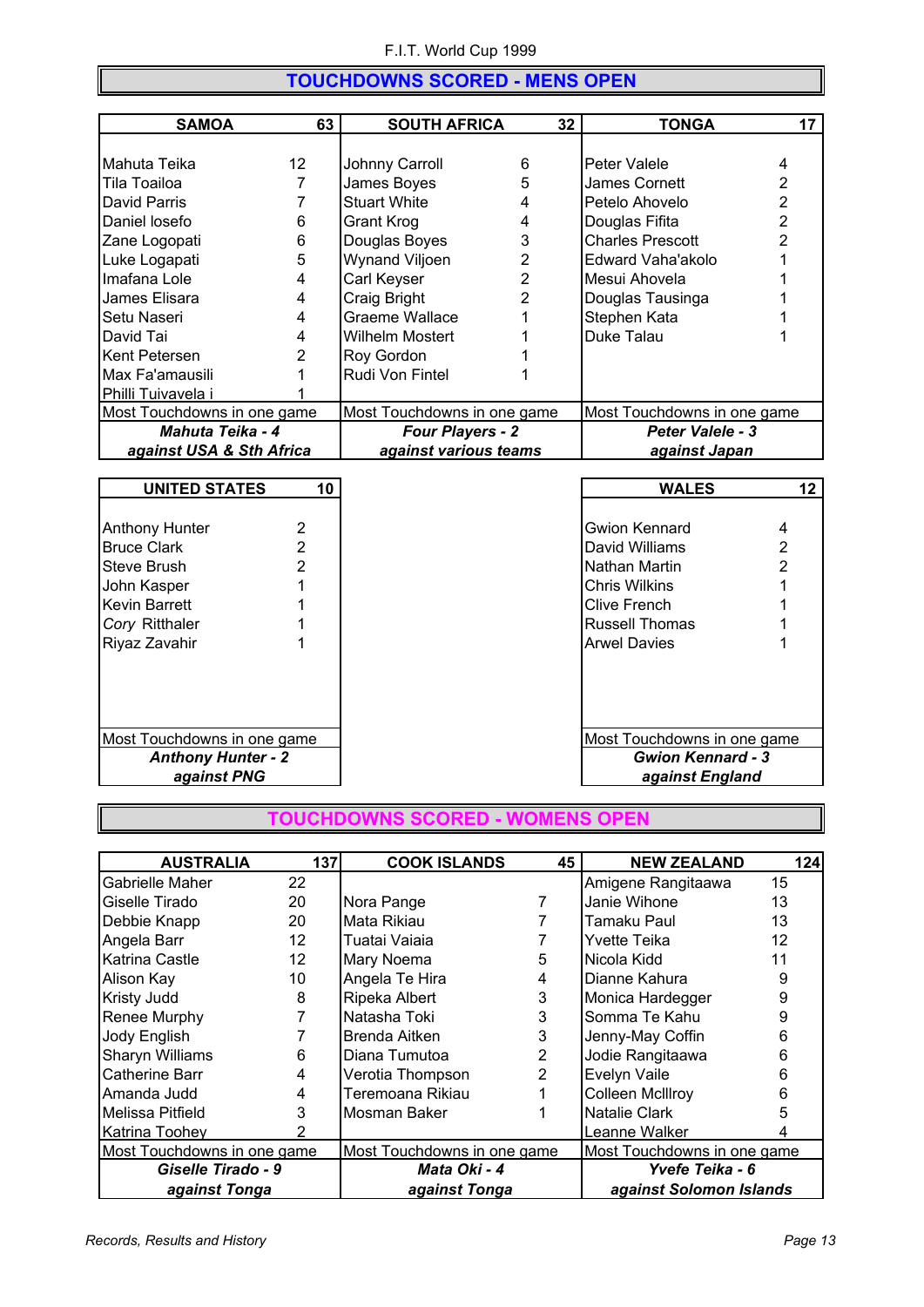|                             |                | <b>TOUCHDOWNS SCORED - WOMENS OPEN</b> |                |                             |                         |
|-----------------------------|----------------|----------------------------------------|----------------|-----------------------------|-------------------------|
| <b>NIUE</b>                 | 21             | <b>SAMOA</b>                           | 61             | <b>SOLOMON ISLANDS</b>      | 6                       |
|                             |                |                                        |                |                             |                         |
| Sue Manu                    | 7              | Jessica Cole                           | 10             | Anna Manuopangai            | 1                       |
| Lynn Taula                  | 4              | Anita Kerrigan                         | 8              | Anika Ehamana               |                         |
| Suereena Comer              | 4              | Phillipa Te Hira                       | 8              | Joy Nunua                   |                         |
| Katarina Latana             | 2              | Rachael Redman                         | $\overline{7}$ | Alice Kaobata               |                         |
| Rhonda Hardie               | 1              | Temepara George                        | 6              | Margaret Inda Pituvaka      | 1                       |
| Crystal Toluaki             | 1              | <b>Brenda Pati</b>                     | 6              | Jeal Aefi                   | 1                       |
| Lucinda Halo                | 1              | Renee Purcell                          | 5              |                             |                         |
| Jane Jackson                | 1              | Anna Meleisea                          | 4              |                             |                         |
|                             |                | <b>Fualosa Time</b>                    | $\overline{2}$ |                             |                         |
|                             |                | <b>Tauvale Ale</b>                     | $\overline{2}$ |                             |                         |
|                             |                | Charity Lai Kum                        | 1              |                             |                         |
|                             |                | Gina Kololo                            | 1              |                             |                         |
|                             |                | Christina Sileli-Oburn                 |                |                             |                         |
| Most Touchdowns in one game |                | Most Touchdowns in one game            |                | Most Touchdowns in one game |                         |
| Sue Manu - 5                |                | Jessica Cole - 4                       |                | Each scorer - 1             |                         |
| against Tonga               |                | against Solomon Islands                |                | against various teams       |                         |
|                             |                |                                        |                |                             |                         |
| <b>SOUTH AFRICA</b>         | 44             |                                        |                | <b>TONGA</b>                | $\overline{\mathbf{4}}$ |
| Kathleen Bateman            | 8              |                                        |                | Rachel Afeaki               | 1                       |
| Vanessa Katz                | 7              |                                        |                | Fiona Hiliau                | 1                       |
| Sarah Bunn                  | 7              |                                        |                | Maylene Mumu Epati          | 1                       |
| Kate Thompson               | 5              |                                        |                | Tupou Tanginoa              | 1                       |
| Terri Pead                  | 4              |                                        |                |                             |                         |
| <b>Candice Davison</b>      | 3              |                                        |                |                             |                         |
| Carolyn Hugo                | 2              |                                        |                |                             |                         |
| Nicci Day                   | $\overline{2}$ |                                        |                |                             |                         |
| Liesel Lippstreu            | 2              |                                        |                |                             |                         |
| <b>Allison Bromley</b>      | $\overline{2}$ |                                        |                |                             |                         |
| <b>Kathy Oscroff</b>        | 1              |                                        |                |                             |                         |
| <b>Sharon Klette</b>        | 1              |                                        |                |                             |                         |
|                             |                |                                        |                |                             |                         |
| Most Touchdowns in one game |                |                                        |                | Most Touchdowns in one game |                         |
| Katz & Bunn - 4             |                |                                        |                | Each scorer - 1             |                         |
| against various teams       |                |                                        |                | against various teams       |                         |

|                                     | <b>TOUCHDOWNS SCORED - MIXED OPEN</b> |                             |                |                             |    |  |  |
|-------------------------------------|---------------------------------------|-----------------------------|----------------|-----------------------------|----|--|--|
| <b>AUSTRALIA</b>                    | 91                                    | <b>COOK ISLANDS</b>         | 34             | <b>ENGLAND</b>              | 33 |  |  |
| Gavin Shuker                        | 14                                    |                             |                |                             |    |  |  |
| Wayne Bambury                       | 11                                    | Vaivase Samania             | 6              | Craig Sharer                | 8  |  |  |
| <b>Matthew Curran</b>               | 9                                     | Walter Tangata              | 5              | Chris Hill                  | 3  |  |  |
| Erin Turner                         | 9                                     | Conrad Piri                 | 5              | Mark Wilkes                 | 3  |  |  |
| <b>Barry Chenhall</b>               | 9                                     | David Tutera                | 4              | Cody Guimelli               | 3  |  |  |
| Angela Daley                        | 6                                     | Puretu Piri                 | 4              | Benjaim Lyons               |    |  |  |
| Jason Chaffey                       | 6                                     | Teokotai Tuaiva             | 3              | Andy Roper                  | 2  |  |  |
| Greg English                        | 5                                     | Poto Ngaroi                 | 2              | <b>Tony Wagstaff</b>        | 2  |  |  |
| Nadina Bambury                      | 5                                     | Chrismayne Mokoroa          | $\overline{2}$ | Elizabeth Renshaw           | 2  |  |  |
| <b>Katie Curtis</b>                 | 4                                     | Vanya Tou                   | 2              | Edwina Durnford             | 2  |  |  |
| Michael McGovern                    | 4                                     | Jullianne Westrupp          |                | Sascha Morrison             | 2  |  |  |
| Elisha Burgess                      | 3                                     |                             |                | Victoria Alexander          |    |  |  |
| Justine Smith                       | 3                                     |                             |                | <b>Anthony Dudeck</b>       |    |  |  |
| ShaYn Freshwater                    |                                       |                             |                | Lisette Mayhew              |    |  |  |
| Most Touchdowns in one game         |                                       | Most Touchdowns in one game |                | Most Touchdowns in one game |    |  |  |
| <b>Shuker, Bambury &amp; Chafey</b> |                                       | <b>Walter Tangata - 4</b>   |                | <b>Craig Sharer - 4</b>     |    |  |  |
| 4 - against various teams           |                                       | against Fiji                |                | against Scotland            |    |  |  |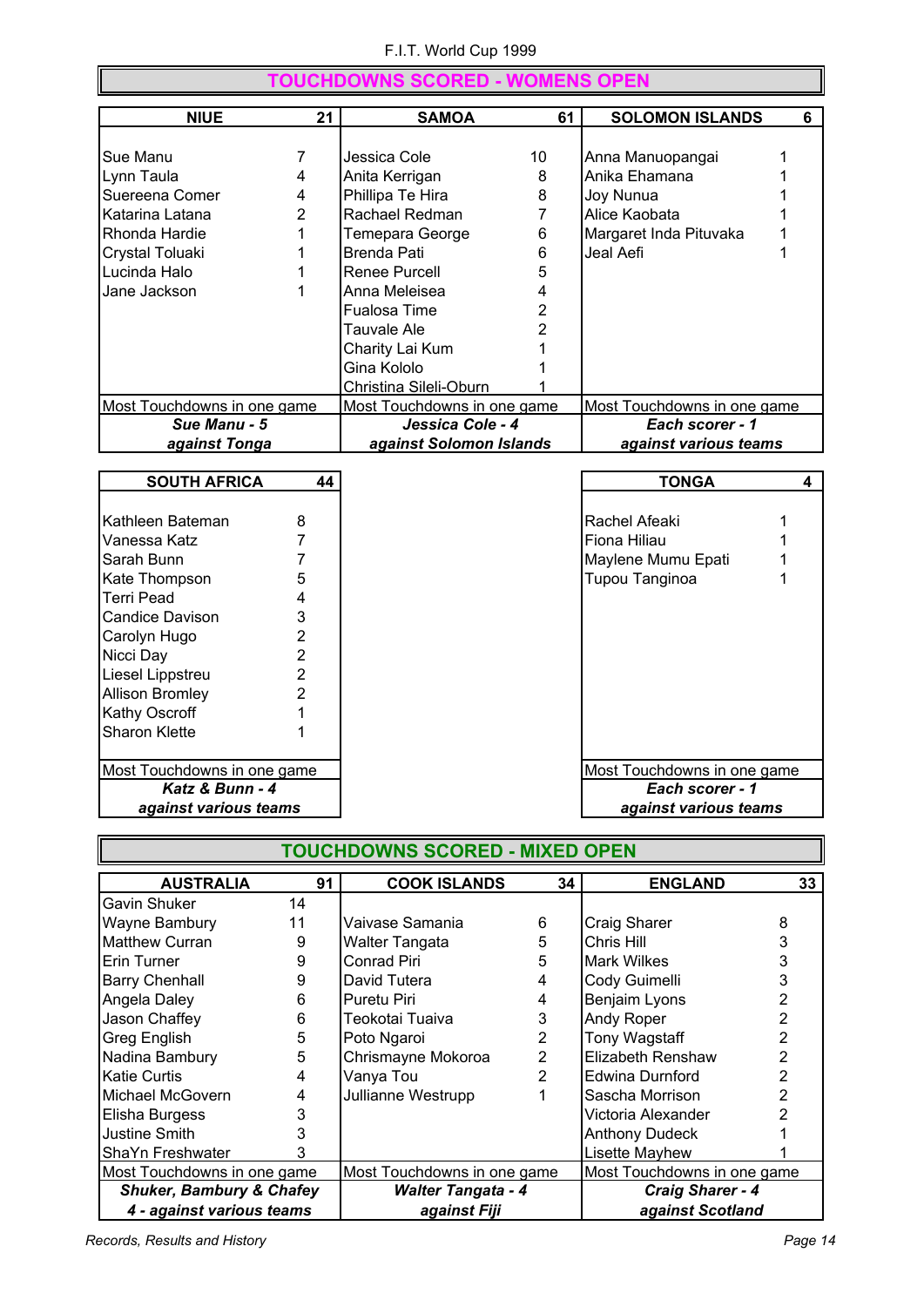#### **TOUCHDOWNS SCORED - MIXED OPEN**

| <b>FIJI</b>                 | 36 | <b>JAPAN</b>                | 34             | <b>LEBANON</b>              | 47 |
|-----------------------------|----|-----------------------------|----------------|-----------------------------|----|
|                             |    |                             |                |                             |    |
| Inoke Vakacegu              | 9  | Homare Okuma                | 8              | Ahmad Daizli                | 8  |
| John Sachs                  | 6  | Yasushi Sugiura             | 6              | Kylie Mazloum               | 6  |
| Joseva Gaunavou             | 4  | Kazue Ohya                  | 5              | Joseph Obeid                | 5  |
| Adi Vakacegu                | 3  | Jun Orimo                   | 4              | Gabriel Haddad              | 5  |
| Shkiusa Siqila              | 3  | Yoshinori Haitori           | 3              | John Tannous                | 5  |
| Simione Maitoga Bainival    | 3  | Makoto Watanabe             | $\overline{2}$ | Louise Harb                 | 4  |
| Farid Dean                  | 2  | Atsushi Ogawa               | $\overline{2}$ | Michelle Dal Pozzo          | 4  |
| Paula Jnr Taukei            | 2  | Misato Takashima            | 2              | Anthony Ziade               |    |
| Merewai Sokovata            |    | Yukiko Tsuji                |                | Lora Remaili                |    |
| Merelesita Koro             |    | Yohko Amakusa               |                | Michael Ishac               |    |
| Tanya Vatubua               |    |                             |                | Albert Tannous              |    |
| Ulita Serukalou             |    |                             |                | Mim Knight                  |    |
|                             |    |                             |                | Charbel Beainou             |    |
| Most Touchdowns in one game |    | Most Touchdowns in one game |                | Most Touchdowns in one game |    |
| <b>Inoke Vakacegu - 3</b>   |    | <b>Homare Okuma - 3</b>     |                | <b>Ahmad Dalzil - 3</b>     |    |
| against Niue                |    | against Tonga               |                | against Scotland            |    |

| <b>NEW ZEALAND</b>          | 141 | <b>NIUE</b>                 | 22             | <b>PAPUA NEW GUINEA</b>     | 24 |
|-----------------------------|-----|-----------------------------|----------------|-----------------------------|----|
| Chris Woods                 | 22  |                             |                |                             |    |
| George Albert-Jahnke        | 19  | Martin Veiagina             | 5              | Sevi Sarea                  | 6  |
| Wade Sharp                  | 13  | <b>Tony Niu</b>             | 3              | Petrus Yamog                | 5  |
| <b>Stacy Tapsell</b>        | 12  | Meleaikui Sifaheone         | 2              | Rexy Tangaria               | 3  |
| Mike Daly                   | 12  | Allen Peng                  | 2              | lan Karara                  | 3  |
| Paula Tahiwi                | 12  | Tasiana Tafatu              | $\overline{2}$ | Dylan Rawana                |    |
| Maria Wilkie                | 10  | <b>Fred Folau</b>           | 2              | Nadia Willie                |    |
| Lawrence Epiha              | 9   | Joselina Silimaka           |                | Dorcas Gela                 |    |
| Kopae Irihei                |     | Murphy Palalagi             |                | Emily Jabb                  |    |
| <b>Sharlene Bannister</b>   |     | Damon Tafatu                |                |                             |    |
| Katrina Black               | 5   | Ben Togalea                 |                |                             |    |
| Penny Tallentire            | 5   | Gibson Talagi               |                |                             |    |
| Cecilly Stainton            | 4   | Poi Okesene                 |                |                             |    |
| <b>Patrick McGarvey</b>     |     |                             |                |                             |    |
| Most Touchdowns in one game |     | Most Touchdowns in one game |                | Most Touchdowns in one game |    |
| Chris Woods - 6             |     | Four players - 2            |                | Sevi Sarea - 4              |    |
| against Wales               |     | against various teams       |                | against Singapore           |    |

| <b>SAMOA</b>                | 81 | <b>SCOTLAND</b>                  | 25 | <b>SINGAPORE</b>            | 20 |
|-----------------------------|----|----------------------------------|----|-----------------------------|----|
| Joseph Mafoe                | 9  |                                  |    |                             |    |
| Dorothy Kurimavua           | 9  | Dean Murphy                      | 6  | Maureen Thomson             | 5  |
| <b>Toso Naoupu</b>          |    | Kylie Wardrobe                   | 5  | Sarah Catchpole             | 4  |
| Ekuini Mafoe                | 6  | Karen Thomson                    | 3  | Trevor Hoggan               | 4  |
| Donavon Rihari              | 6  | Dave Stewart                     | 3  | James Crosbie               | 3  |
| Nikki Siulepa               | 6  | <b>Audrey Laird</b>              | 2  | Darren Blakeley             |    |
| Ina Muaiava                 | 6  | <b>Mhairi Hay</b>                | 2  | Joe Porteous                |    |
| Maria Va'afusu              | 6  | Sharon Fairweather               |    | Chris Knott                 |    |
| Kenneth Hardie-Wendt        | 5  | <b>Stuart Ross</b>               |    |                             |    |
| Siaosi Lemalu               | 5  | <b>Ben Plummer</b>               |    |                             |    |
| Salamo Tuapola              | 5  | <b>Scott McCleod</b>             |    |                             |    |
| Raphael Salele'a            |    |                                  |    |                             |    |
| Frank Muaiava               |    |                                  |    |                             |    |
| Sa Fa'amausili              |    |                                  |    |                             |    |
| Most Touchdowns in one game |    | Most Touchdowns in one game      |    | Most Touchdowns in one game |    |
| <b>Ekuini Maloe - 5</b>     |    | <b>Murphy &amp; Wardrobe - 2</b> |    | <b>Maureen Thomson - 3</b>  |    |
| against Singapore           |    | against various teams            |    | against Tonga               |    |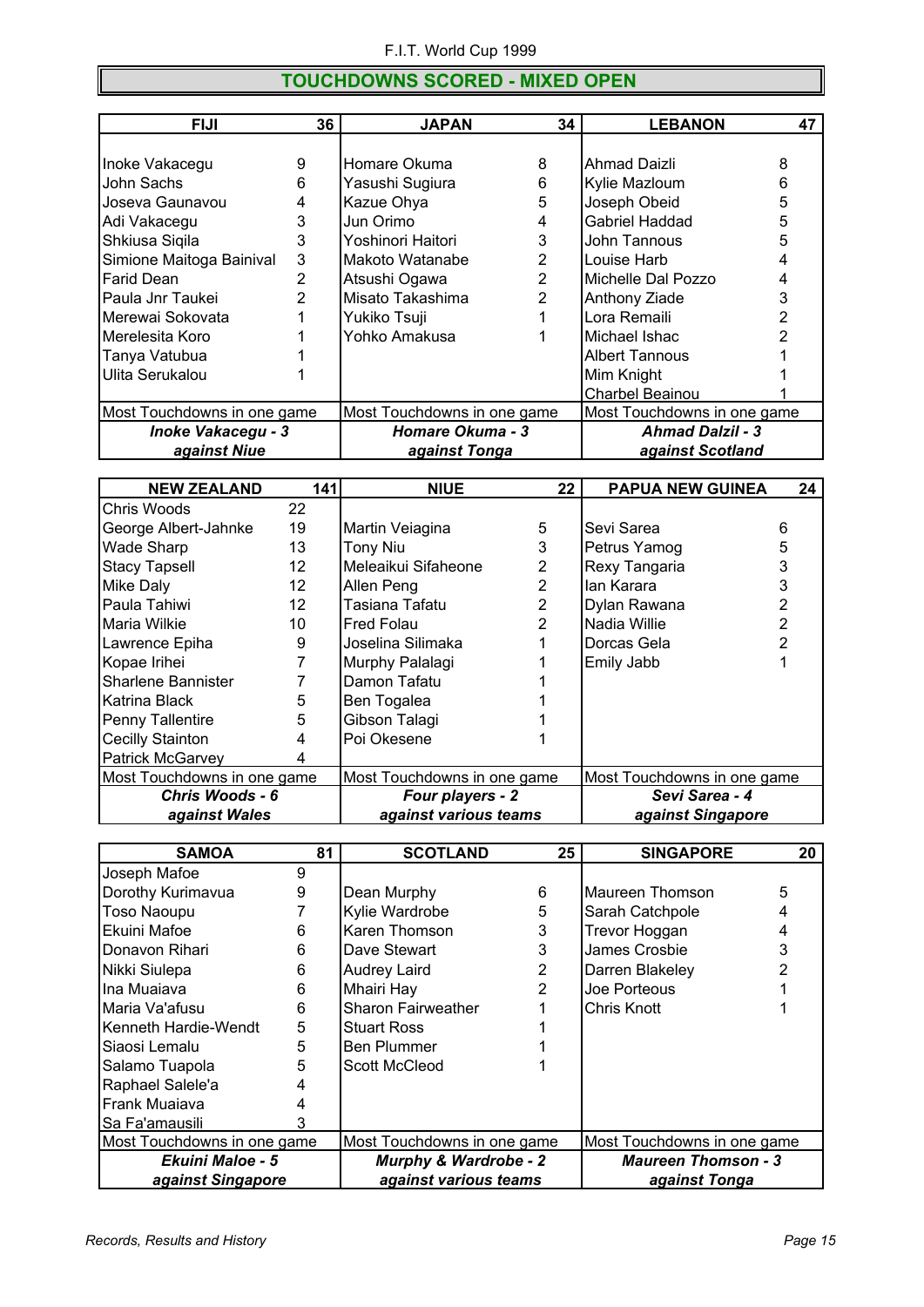#### **TOUCHDOWNS SCORED - MIXED OPEN**

| <b>SOUTH AFRICA</b>         | 56             | <b>TONGA</b>                | 37             | <b>WALES</b>                | 12 |  |  |
|-----------------------------|----------------|-----------------------------|----------------|-----------------------------|----|--|--|
| Dale Bright                 | 9              |                             |                |                             |    |  |  |
| Julia Douglas               | 8              | Tonga Tuita                 | 9              | Pat Curran                  | 6  |  |  |
| Labeeb Levy                 |                | Moimoi Sakisi               | 5              | Huw Laugharne               | 3  |  |  |
| <b>Denner Oosthuis</b>      | 5              | Pinomi Tafea                | 4              | <b>Neil Perkins</b>         | 2  |  |  |
| Brenda Janssens             | 4              | Stephen Wolfgram            | 3              | Tim Spawton                 |    |  |  |
| Tilis Moggee                | 4              | <b>Brandon Maukia</b>       |                |                             |    |  |  |
| Hilton La Vita              | 4              | Minoru Nishi                | 2              |                             |    |  |  |
| <b>Grant Groenewald</b>     | 3              | John Paul Fifita            | 2              |                             |    |  |  |
| Nadia Le Roux               | 3              | Teasha Lee Leka             | $\overline{2}$ |                             |    |  |  |
| IMarc Hoffmann              | 3              | Camilla Edwards             | 2              |                             |    |  |  |
| Tsoanelo Pholo              | $\overline{2}$ | Joyce Tatafu                | 2              |                             |    |  |  |
| Donald Stander              | $\overline{2}$ | Kelli Sundin                |                |                             |    |  |  |
| Jeanne-Marie Forcioli       |                | Emeline Afeaki              |                |                             |    |  |  |
| Keira Powers                |                |                             |                |                             |    |  |  |
| Most Touchdowns in one game |                | Most Touchdowns in one game |                | Most Touchdowns in one game |    |  |  |
| Douglas & Levy - 4          |                | Tonga Tuita - 4             |                | <b>Pat Curran - 3</b>       |    |  |  |
| against Sinapore            |                | against PNG                 |                | against Sinapore            |    |  |  |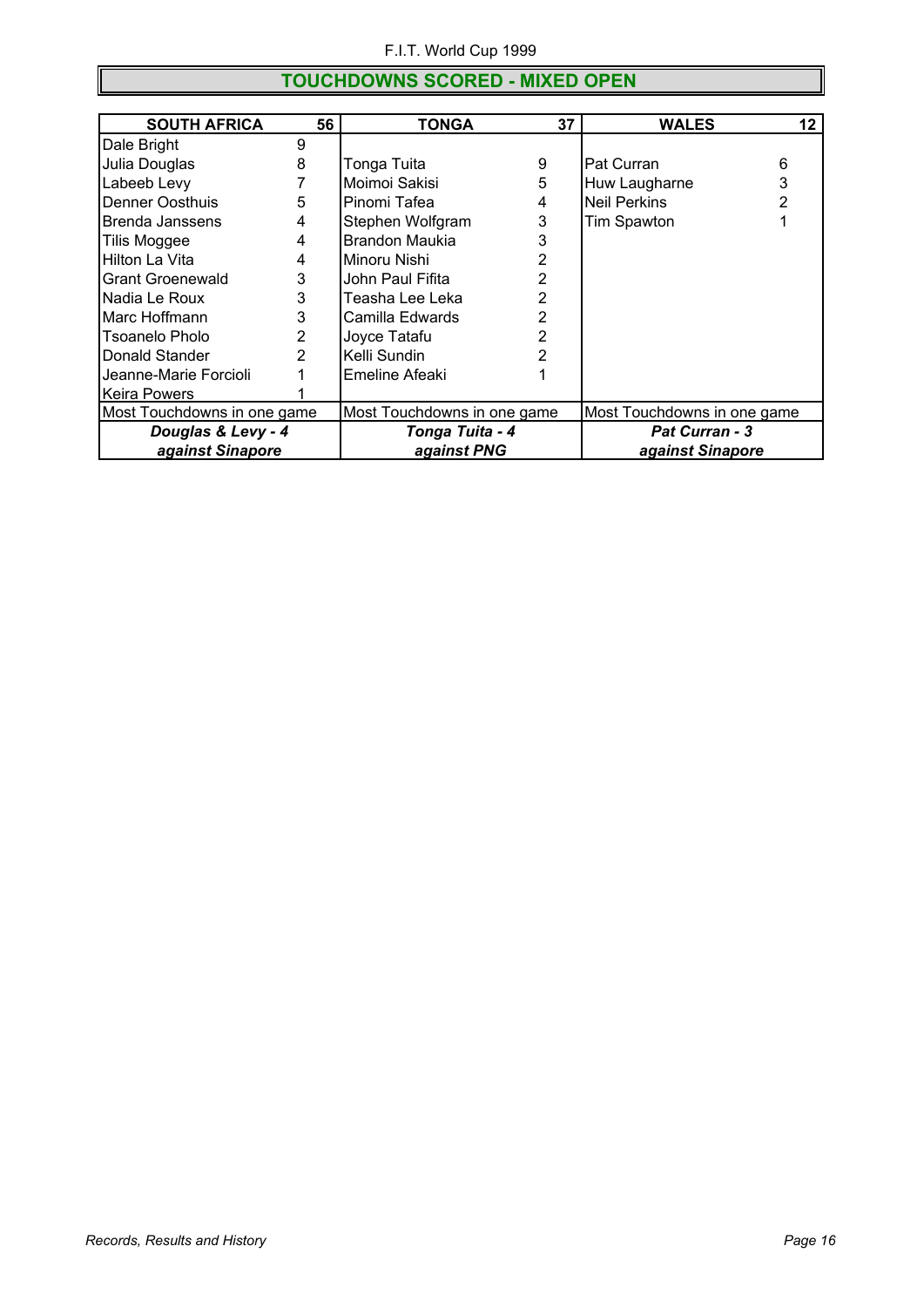#### **EACH NATIONS STATISTICS**

| <b>AUSTRALIA</b> |    | W  | D |     | Α  |
|------------------|----|----|---|-----|----|
| Men              | 8  | 8  |   | 85  | 11 |
| Women            | 9  | 8  |   | 137 | 9  |
| Mixed            | 8  |    |   | 91  | 12 |
|                  |    |    |   |     |    |
|                  | 25 | 23 |   | 313 | 32 |

| <b>AUSTRALIA</b> | D      | W      |  |                | Α  | <b>ICOOK ISLANDS</b> | P      | W               |   |                 |
|------------------|--------|--------|--|----------------|----|----------------------|--------|-----------------|---|-----------------|
| Men              | ົ      | ο<br>о |  | 85             | 44 | <b>Men</b>           | ິ<br>о | ◠               | ົ |                 |
| Women            | 9      | ο<br>о |  | 137            | 9  | Women                | 9      |                 | b |                 |
| Mixed            | ο<br>O |        |  | 9 <sub>1</sub> | 12 | Mixed                | 6      | ◠               |   | 31              |
|                  |        |        |  |                |    |                      |        |                 |   |                 |
|                  | 25     | 23     |  | 313            | 32 |                      | 23     | $\sqrt{2}$<br>u | c | 40 <sup>o</sup> |

| <b>ENGLAND</b> | D  | W | ▃      | ◡ |    | A       | IFIJI        | D | W |   | ◡ |    |    |
|----------------|----|---|--------|---|----|---------|--------------|---|---|---|---|----|----|
| Men            | 6  |   | π<br>ີ |   | 15 | 49      | <b>I</b> Men | 0 |   |   |   |    |    |
| Women          | 0  |   |        |   |    |         | Women        | 0 |   |   |   |    |    |
| Mixed          | 6  | ◠ |        | ⌒ | 33 | 31<br>ບ | Mixed        | 6 | ◠ | 4 |   | 36 | 38 |
|                | 12 | ◠ | а      | ◠ | 48 | 80      |              | 6 | ◠ |   |   | 36 | 38 |

| <b>ITALY</b> |   | W |        |    | A       | <b>JAPAN</b> | □ |
|--------------|---|---|--------|----|---------|--------------|---|
| Men          | 6 | 3 | 3      | 25 | 31      | Men          | 6 |
| Women        |   |   |        |    |         | Women        | 0 |
| Mixed        |   |   |        |    |         | Mixed        |   |
|              |   |   |        |    |         |              |   |
|              |   | ົ | ◠<br>ີ | 25 | 31<br>◡ |              |   |

| <b>LEBANON</b> | D  | W |   | D |    |    |
|----------------|----|---|---|---|----|----|
| Men            | 6  |   | 2 |   | 45 | 23 |
| Women          |    |   |   |   |    |    |
| Mixed          | 8  | 5 | 2 | 1 | 47 | 41 |
|                |    |   |   |   |    |    |
|                | 14 |   |   |   | 92 | 64 |

| <b>INIUE</b> | רו | W |    |    | Α  | <b>PAPUA NEW GUINEA</b> |   |
|--------------|----|---|----|----|----|-------------------------|---|
| Men          | 6  | ົ |    | 17 | 38 | Men                     | 6 |
| Women        |    | ົ | 5  | 21 | 67 | Women                   | 0 |
| Mixed        | 6  |   | 5  | 22 | 54 | Mixed                   |   |
|              |    |   |    |    |    |                         |   |
|              | 19 | 5 | 14 | 60 | 59 |                         |   |

| <b>SAMOA</b> |    | W  |     |     | A   | <b>SCOTLAND</b> | Р |
|--------------|----|----|-----|-----|-----|-----------------|---|
| Men          |    | 5  | 3   | 63  | 31  | Men             | 0 |
| Women        | 9  | 5  | 4   | 61  | 46  | Women           | 0 |
| Mixed        | 9  | 6  | 3   | 81  | 40  | Mixed           | 6 |
|              |    |    |     |     |     |                 |   |
|              | 26 | 16 | 1 C | 205 | 117 |                 | հ |

| <b>SINGAPORE</b> | n | W |        |                      | ⌒        | <b>ISOLOMON ISLANDS</b> |  |
|------------------|---|---|--------|----------------------|----------|-------------------------|--|
| Men<br>Women     |   |   |        |                      |          | Men<br>Women            |  |
| Mixed            |   |   | 6<br>6 | 20<br>2 <sub>l</sub> | 91<br>91 | Mixed                   |  |

| <b>ENGLAND</b> | D         | W      | -      | ┍<br>◡ |    | A  | <b>FIJI</b> | n | w<br>v v |   |    | $\overline{ }$ |
|----------------|-----------|--------|--------|--------|----|----|-------------|---|----------|---|----|----------------|
| Men            | 6         |        | ∽<br>u |        | 5  | 49 | Men         | v |          |   |    |                |
| Women          | 0         |        |        |        |    |    | Women       | U |          |   |    |                |
| Mixed          | 6         | ◠<br>ບ |        | ╭      | 33 | 31 | Mixed       | 6 |          | 4 | 36 | 38             |
|                |           |        |        |        |    |    |             |   |          |   |    |                |
|                | 10<br>. . | ⌒<br>ີ | R      | ╭      | 48 | 80 |             | 6 | ◠        |   | 36 | 38             |
|                |           |        |        |        |    |    |             |   |          |   |    |                |

| <b>ITALY</b> | ח      | W      |        |    | Α  | <b>JAPAN</b> | D        | W |        |                 |    |
|--------------|--------|--------|--------|----|----|--------------|----------|---|--------|-----------------|----|
| Men          | 6      | ◠<br>⊾ | ົ<br>J | 25 | 31 | Men          | 6        |   | 6      | $\overline{10}$ | 42 |
| Women        | r<br>υ |        |        |    |    | Women        | υ        |   |        |                 |    |
| Mixed        | 0      |        |        |    |    | Mixed        |          | ົ | ╭<br>ີ | م?<br>v         | 46 |
|              |        |        |        |    |    |              |          |   |        |                 |    |
|              | 6      | ⌒      | ⌒      | 25 | 31 |              | 10<br>J. | ⌒ | Ω      | $\Delta\angle$  | 88 |

| <b>LEBANON</b> | רו | W      |   |    | A              | <b>INEW ZEALAND</b> | P  | W        |  |     | $\sqrt{ }$ |
|----------------|----|--------|---|----|----------------|---------------------|----|----------|--|-----|------------|
| Men            | 6  |        | ⌒ | 45 | 23             | <b>Men</b>          | 8  |          |  | 96  | 15         |
| Women          | L  |        |   |    |                | Women               | 9  |          |  | 124 | 10         |
| Mixed          | ο  | ∽<br>ັ | ⌒ | Δ  | 4 <sup>1</sup> | Mixed               | g  | о<br>c   |  | 141 | 44         |
|                |    |        |   |    |                |                     |    |          |  |     |            |
|                | 14 |        |   | 92 | 64             |                     | 26 | nn<br>∠J |  | 361 | 36         |

| <b>NIUE</b> | D  | W |    |              | $\overline{a}$ |            | <b>IPAPUA NEW GUINEA</b> |         | W |        |    | A   |
|-------------|----|---|----|--------------|----------------|------------|--------------------------|---------|---|--------|----|-----|
| Men         | 6  |   | 4  | . –<br>. .   | 38             | <b>Men</b> |                          | 6       | ⌒ | ົ<br>ັ | 25 | 45  |
| Women       |    |   | 5  | $2^{\prime}$ | 67             |            | Women                    | 0       |   |        |    |     |
| Mixed       | 6  |   | 5  | 22           | 54             |            | Mixed                    |         |   | 5      | 24 | 63  |
|             |    |   |    |              |                |            |                          |         |   |        |    |     |
|             | 19 |   | 14 | 60           | 59             |            |                          | 10<br>w |   |        | 49 | 108 |

| <b>SAMOA</b> | n            | W  |          |     | A   | <b>SCOTLAND</b> |   | W |   |          |    |
|--------------|--------------|----|----------|-----|-----|-----------------|---|---|---|----------|----|
| Men          | $\circ$<br>O |    | ◠<br>u   | 63  | 31  | Men             | ⊾ |   |   |          |    |
| Women        | g            |    |          | 61  | 46  | Women           | ╰ |   |   |          |    |
| Mixed        | g            | 6  | ◠<br>J   | 81  | 40  | Mixed           | 6 |   | 6 | 25       | 79 |
|              |              |    |          |     |     |                 |   |   |   |          |    |
|              | 26           | 16 | 1 O<br>U | 205 | 117 |                 | 6 |   | ⌒ | OE.<br>∼ | 79 |

| <b>SINGAPORE</b>      | D | W |   |    | A  | <b>ISOLOMON ISLANDS</b>       | W |   |  |                  |
|-----------------------|---|---|---|----|----|-------------------------------|---|---|--|------------------|
| Men<br>Women<br>Mixed |   |   | 6 | 20 | 91 | <b>IMen</b><br>Women<br>Mixed |   | c |  | 103 <sub>1</sub> |
|                       |   |   | c | 20 | 91 |                               |   | ⌒ |  | 103              |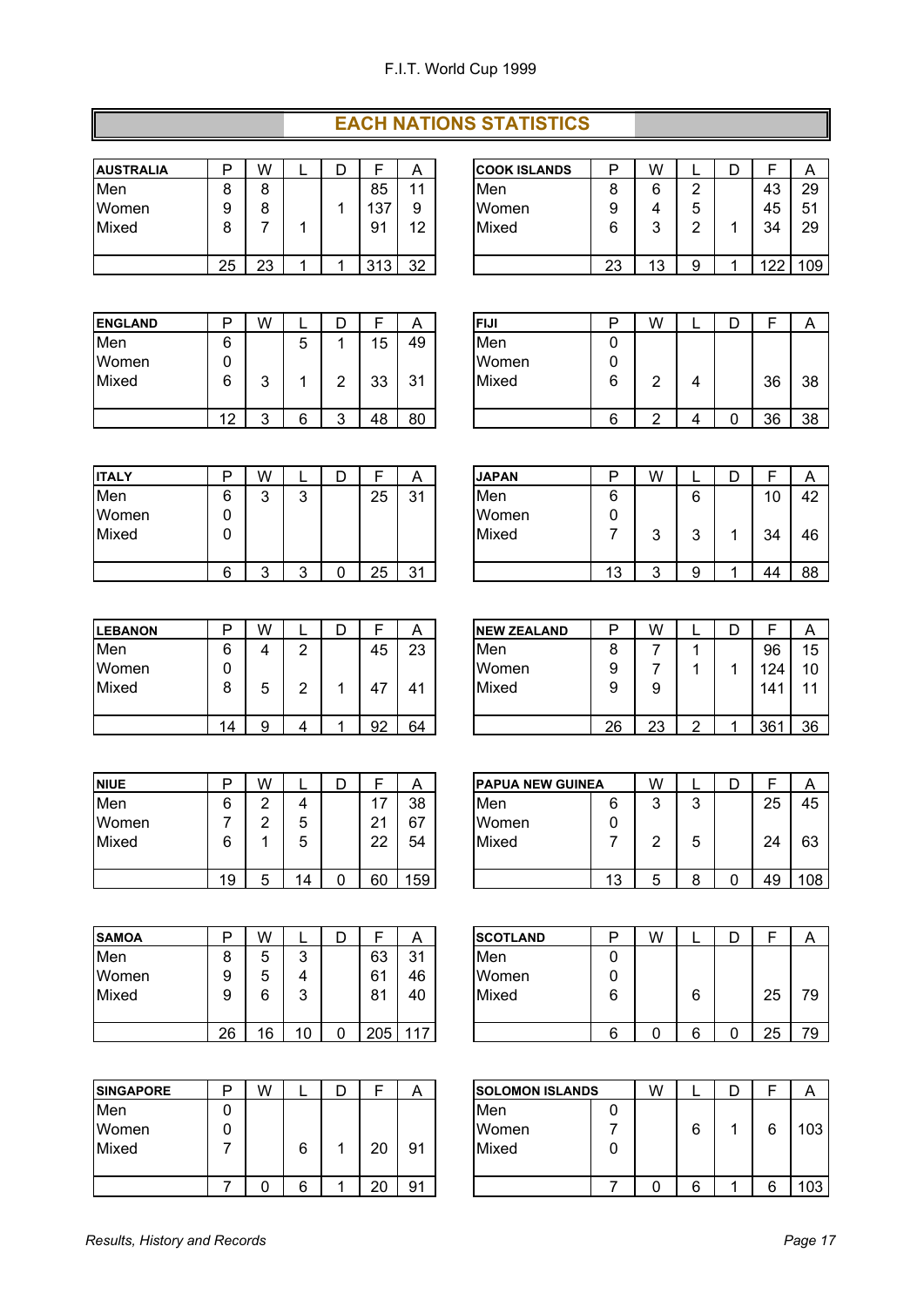#### **EACH NATIONS STATISTICS**

| <b>SOUTH AFRICA</b> | D  | W  |   | D |     | Α  |
|---------------------|----|----|---|---|-----|----|
| Men                 | 6  |    | 2 |   | 32  | 27 |
| Women               |    |    | 3 |   | 44  | 38 |
| Mixed               |    | 5  | 2 |   | 56  | 33 |
|                     |    |    |   |   |     |    |
|                     | 20 | 13 |   |   | 132 | 98 |

| <b>SOUTH AFRICA</b> | D  | W               |        |     | A  | <b>TONGA</b> | D  | W |   |    | $\sqrt{ }$   |
|---------------------|----|-----------------|--------|-----|----|--------------|----|---|---|----|--------------|
| Men                 | 6  |                 | ◠      | 32  | 27 | <b>Men</b>   | 6  | ⌒ |   |    | 41           |
| Women               |    |                 | ◠<br>ີ | 44  | 38 | Women        |    |   |   |    | 118          |
| Mixed               |    | ັ               | ◠<br>_ | 56  | 33 | Mixed        |    | ◠ | ◠ | 37 | $4^{\prime}$ |
|                     |    |                 |        |     |    |              |    |   |   |    |              |
|                     | 20 | $\sqrt{2}$<br>u |        | 132 | 98 |              | 20 |   | u | 58 | 200          |

| <b>U.S.A.</b> | רו | W |   |    | A  | <b>WALES</b> | Р |
|---------------|----|---|---|----|----|--------------|---|
| Men           | 6  |   | 5 | 12 | 56 | Men          | 6 |
| Women         |    |   |   |    |    | Women        | 0 |
| Mixed         | O  |   |   |    |    | Mixed        |   |
|               |    |   |   |    |    |              |   |
|               | 6  |   | 5 | 10 | 56 |              |   |

| <b>U.S.A.</b> | D      | W |        | ∽ |                | A  | <b>WALES</b> | D  | W |        |         | r   |
|---------------|--------|---|--------|---|----------------|----|--------------|----|---|--------|---------|-----|
| Men           | 6      |   | ∽<br>ີ |   | 10<br>∼        | 56 | Men          | 6  |   | ᄃ<br>ີ | 10      | 57  |
| Women         | 0      |   |        |   |                |    | Women        | U  |   |        |         |     |
| Mixed         | 0      |   |        |   |                |    | Mixed        |    |   | R      | 10<br>᠂ | 84  |
|               |        |   |        |   |                |    |              |    |   |        |         |     |
|               | ⌒<br>b |   | ∽<br>ີ |   | 10<br><u>_</u> | 56 |              | 13 |   | ◢      | nn      | 141 |

#### **STATISTICS - 1999 - STATISTICS**

| <b>All Divisions</b>         | P   | W   | L   | D  | F    | A    | <b>AVE</b> |
|------------------------------|-----|-----|-----|----|------|------|------------|
|                              |     |     |     |    |      |      |            |
| Australia                    | 25  | 23  | 1   | 1  | 313  | 32   | 9.78       |
| Cook Islands                 | 23  | 13  | 9   | 1  | 122  | 109  | 1.12       |
| England                      | 12  | 3   | 6   | 3  | 48   | 80   | 0.6        |
| Fiji                         | 6   | 2   | 4   | 0  | 36   | 38   | 0.95       |
| Italy                        | 6   | 3   | 3   | 0  | 25   | 31   | 0.81       |
| Japan                        | 13  | 3   | 9   | 1  | 44   | 88   | 0.5        |
| Lebanon                      | 14  | 9   | 4   | 1  | 92   | 64   | 1.44       |
| New Zealand                  | 26  | 23  | 2   | 1  | 361  | 36   | 10.0       |
| Niue                         | 19  | 5   | 14  | 0  | 60   | 159  | 0.38       |
| Papua New Guinea             | 13  | 5   | 8   | 0  | 49   | 108  | 0.45       |
| Samoa                        | 26  | 16  | 10  | 0  | 205  | 117  | 1.75       |
| Scotland                     | 6   | 0   | 6   | 0  | 25   | 79   | 0.32       |
| Singapore                    | 7   | 0   | 6   | 1  | 20   | 91   | 0.22       |
| Solomon Islands              | 7   | 0   | 6   | 1  | 6    | 103  | 0.06       |
| South Africa                 | 20  | 13  | 7   | 0  | 132  | 98   | 1.35       |
| Tonga                        | 20  | 5   | 13  | 2  | 58   | 200  | 0.29       |
| <b>United States America</b> | 6   | 0   | 5   | 1  | 12   | 56   | 0.21       |
| Wales                        | 13  | 1   | 11  | 1  | 22   | 141  | 0.16       |
|                              |     |     |     |    |      |      |            |
|                              | 262 | 124 | 124 | 14 | 1630 | 1630 |            |

#### **Open Divisions Final Score Card**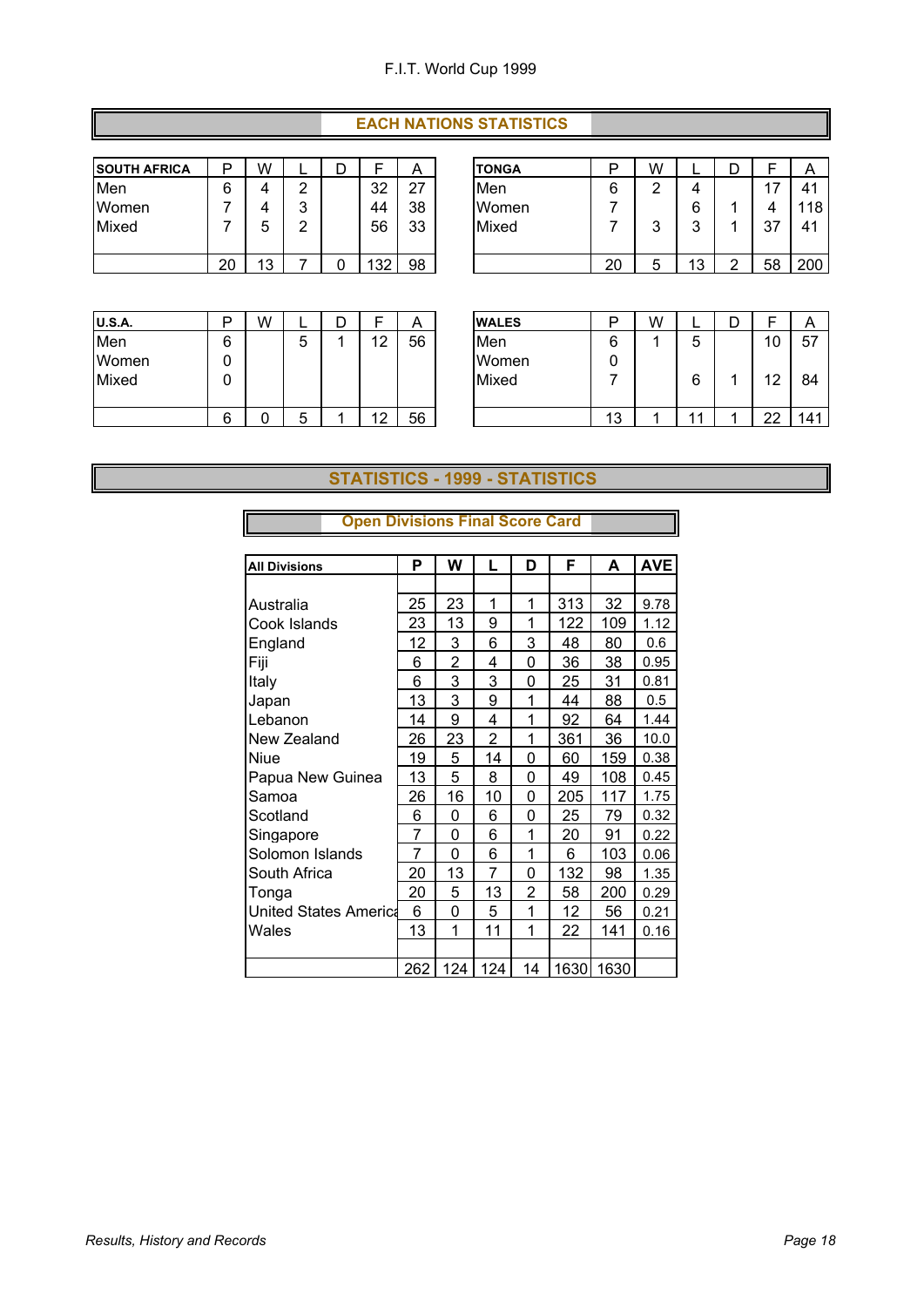| Rankings        |                              | M       | W | Mx | Total          |
|-----------------|------------------------------|---------|---|----|----------------|
|                 |                              |         |   |    |                |
| 1               | Australia                    | 5       | 5 | 4  | 14             |
| $\overline{c}$  | New Zealand                  | 4       | 4 | 5  | 13             |
| 3               | Samoa                        | 3       | 3 | 3  | 9              |
| 4               | Cook Islands                 | 3       | 3 | 1  | $\overline{7}$ |
| 5               | Lebanon                      | 1       |   | 3  | 4              |
| 6               | <b>Niue</b>                  | 1       | 1 | 1  | 3              |
| 6               | South Africa                 | 1       | 1 | 1  | 3              |
| 6               | Tonga                        | 1       | 1 | 1  | 3              |
| 9               | Japan                        | 1       |   |    | $\mathbf 2$    |
| 9               | Papua New Guinea             | 1       |   | 1  | $\overline{2}$ |
| 9               | Wales                        | 1       |   |    | $\overline{2}$ |
| 12              | England                      | $\star$ |   | 1  | 1              |
| 12              | Fiji                         |         |   |    | 1              |
| 12              | Italy                        | 1       |   |    | 1              |
| 12              | Scotland                     |         |   | 1  | 1              |
| 12 <sup>°</sup> | Singapore                    |         |   | 1  | 1              |
| 12 <sup>°</sup> | Solomon Islands              |         | 1 |    |                |
| 12 <sub>2</sub> | <b>United States America</b> | 1       |   |    | 1              |
|                 |                              |         |   |    |                |

#### **World Cup Championship 1999**

#### **RECORDS - 1999 - RECORDS**

| <b>Biggest Win</b> | Team        | Score  | Round | <b>Opponent</b>      |
|--------------------|-------------|--------|-------|----------------------|
| Mens Open          | New Zealand | $23-0$ | Rd. 5 | <b>United States</b> |
| Womens Open        | Australia   | $28-0$ | Rd. 5 | Tonga                |
| Mixed Open         | New Zealand | 25-0   | Rd. 6 | Singapore            |

| <b>Best Attack - excluding finals</b> |             | Scorel Ave. |      | <b>Best Attack - including finals</b> |             | Scorel Ave. |      |
|---------------------------------------|-------------|-------------|------|---------------------------------------|-------------|-------------|------|
| Mens Open                             | New Zealand | 89          | 14.8 | Mens Open                             | New Zealand | -96         | 12.0 |
| Womens Open                           | Australia   | 117         | 16.7 | <b>IWomens Open</b>                   | Australia   | 137         | 15.2 |
| Mixed Open                            | New Zealand | 127         | 18.1 | Mixed Open                            | New Zealand | 141   15.7  |      |

| <b>Best Defense - excluding finals</b> |             | Score Ave. |      |
|----------------------------------------|-------------|------------|------|
| Mens Open                              | Australia   | 5          | 0.83 |
| <b>Womens Open</b>                     | New Zealand | 5          | 0.71 |
| <b>Mixed Open</b>                      | New Zealand | 5          | 0.71 |

| Best Attack - excluding finals |             | Scorel Ave.      |      | <b>Best Attack - including finals</b> |             | Scorel Ave. |            |
|--------------------------------|-------------|------------------|------|---------------------------------------|-------------|-------------|------------|
| Mens Open                      | New Zealand | 89               | 14.8 | Mens Open                             | New Zealand | 96          | 12.0       |
| Womens Open                    | Australia   | 117 <sup>1</sup> | 16.7 | Womens Open                           | Australia   |             | 137   15.2 |
| Mixed Open                     | New Zealand | 127              | 18.1 | Mixed Open                            | New Zealand | 141 I       | 15.7       |

| <b>Best Defense - excluding finals</b> |             | Scorel Ave. |        | <b>Best Defense - including finals</b> |             | Scorel Ave. |      |
|----------------------------------------|-------------|-------------|--------|----------------------------------------|-------------|-------------|------|
| Mens Open                              | Australia   | 5           | 0.83   | Mens Open                              | Australia   |             | 1.38 |
| Womens Open                            | New Zealand | 5.          | 10.711 | Womens Open                            | Australia   |             | .001 |
| Mixed Open                             | New Zealand | .5          | 10.711 | Mixed Open                             | New Zealand |             | 1.22 |

| Best F & A - excluding finals |                         | Scorel Ave. I |            | <b>Best F &amp; A - including finals</b> |                         | Scorel Ave. |
|-------------------------------|-------------------------|---------------|------------|------------------------------------------|-------------------------|-------------|
| Mens Open                     | Australia               |               | 72-5114.41 | <b>IMens Open</b>                        | Australia               | 85-11 7.73  |
| Womens Open                   | New Zealand 106-5121.21 |               |            | <b>IWomens Open</b>                      | Australia               | 137-9 15.2  |
| <b>Mixed Open</b>             | New Zealand 127-5 25.4  |               |            | <b>IMixed Open</b>                       | New Zealand 141-11 12.8 |             |

| Best F & A - excluding finals |                         | Scorel Ave. |           | Best F & A - including finals |                           | Score Ave.  |  |
|-------------------------------|-------------------------|-------------|-----------|-------------------------------|---------------------------|-------------|--|
| Mens Open                     | Australia               |             | 72-5 14.4 | Mens Open                     | Australia                 | 85-1117.73  |  |
| Womens Open                   | New Zealand 106-5121.21 |             |           | Womens Open                   | Australia                 | 137-9115.21 |  |
| Mixed Open                    | New Zealand 127-5125.41 |             |           | Mixed Open                    | New Zealand 141-11   12.8 |             |  |

| <b>Divisions</b> |  | <b>Players of the Series</b>                                                          |  |  |  |  |
|------------------|--|---------------------------------------------------------------------------------------|--|--|--|--|
|                  |  |                                                                                       |  |  |  |  |
| Men              |  |                                                                                       |  |  |  |  |
| Women            |  | Mahuta Teika - Samoa<br>Giselle Tirado - Australia<br>Male Kapoe Irihei - New Zealand |  |  |  |  |
| Mixed            |  |                                                                                       |  |  |  |  |
|                  |  | Female Erin Turner - Australia                                                        |  |  |  |  |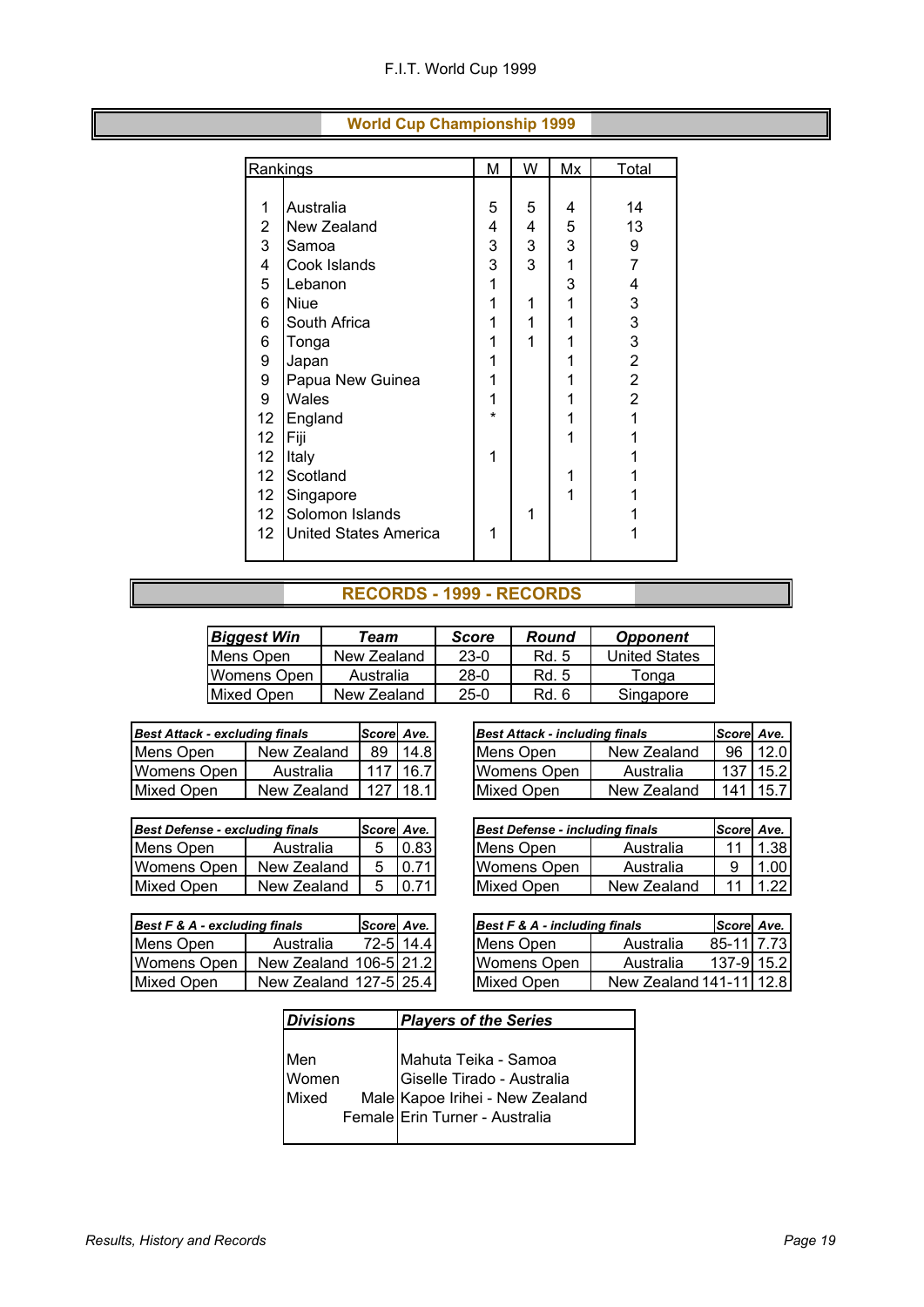#### **RECORDS - 1999 - RECORDS**

#### *Longest Wining Streak - Each Nation*

| Australia             | Women   | 9 games         | IRd. 1 to Finals                               |
|-----------------------|---------|-----------------|------------------------------------------------|
| Cook Islands          | Men     | 5 games         | IRd. 2 to Rd. 5                                |
| England               | Mixed   | 2 games         | IRd. 5 to Rd. 6                                |
| Fiji                  | Mixed   | 2 games         | IRd. 2 to Rd. 3                                |
| Italy                 | Men     | 2 games         | IRd. 1 to Rd. 2                                |
| Japan                 | Mixed   | 3 games         | IRd. 4 to Rd. 6                                |
| Lebanon               | Men     | 2 games         | $IRd. 5$ to Rd. $6$                            |
| New Zealand           | Mixed   | 9 games         | <b>IRd. 1 to Finals</b>                        |
| Niue                  | Men     | 2 games         | IRd. 4 to Rd. 5                                |
| Papua New Guinea      | Men/Mix | 1 game          | <b>Various Rounds</b>                          |
| Samoa                 | Men     |                 | 5 games $\vert$ Rd. 1 to Rd. 5                 |
| Scotland              | Mixed   | No Win Recorded |                                                |
| Singapore             | Mixed   | No Win Recorded |                                                |
| Solomon Islands       | Women   | No Win Recorded |                                                |
| South Africa          | M/W/Mix | 2 games         | Various Rounds                                 |
| Tonga                 | Mixed   |                 | 3 games $\left  \text{Rd. 4 to Rd. 6} \right $ |
| United States America | Men     | 1 game          | IRd.2                                          |
| Wales                 | Men/Mix | No Win Recorded |                                                |
|                       |         |                 |                                                |

#### *Leading Touchdown Scorers - Each Nation*

| Australia             | 22              | Gabriel Maher - Womens  |
|-----------------------|-----------------|-------------------------|
| Cook Islands          | 10              | Jason Roi Ford - Mens   |
| England               | 8               | Craig Sharer - Mixed    |
| Fiji                  | 9               | Inoke Vakacegu - Mixed  |
| Italy                 | 4               | Mario Esposito -Mens    |
| Japan                 | 8               | Homare Okuma - Mixed    |
| Lebanon               | 10 <sup>°</sup> | Jason Stanton - Mens    |
| New Zealand           | 22              | Chris Woods - Mixed     |
| <b>Niue</b>           | 7               | Sue Manu - Women        |
| Papua New Guinea      | 6               | Sevi Sarea - Mixed      |
| Samoa                 | 12 <sup>2</sup> | Mahuta Teika - Men      |
| Scotland              | 6               | Dean Murphy - Mixed     |
| Singapore             | 5               | Maureen Thomson - Mixed |
| Solomon Islands       | 1               | By each Scorer - Women  |
| South Africa          | 9               | Dale Bright - Mixed     |
| Tonga                 | 9               | Tonga Tuita - Mixed     |
| United States America | 2               | By three players - Mens |
| Wales                 | 6               | Pat Curran - Mixed      |
|                       |                 |                         |